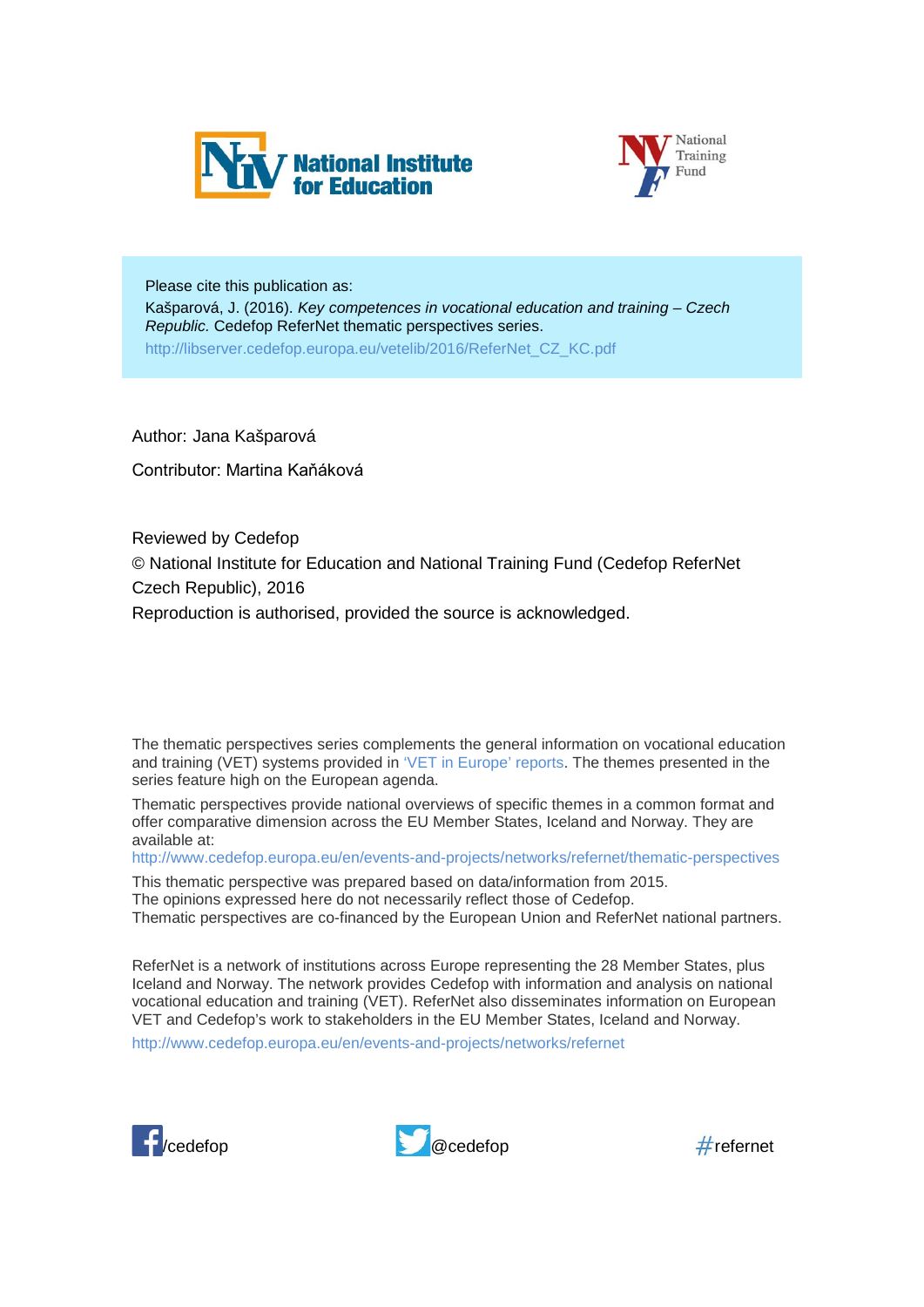# Table of contents

| 2. |                                                         |  |
|----|---------------------------------------------------------|--|
| 3. | Key competence: competences in maths, science and       |  |
|    |                                                         |  |
| 5. |                                                         |  |
| 6. | Key competence: interpersonal, intercultural and social |  |
|    |                                                         |  |
| 8. |                                                         |  |
|    |                                                         |  |
|    |                                                         |  |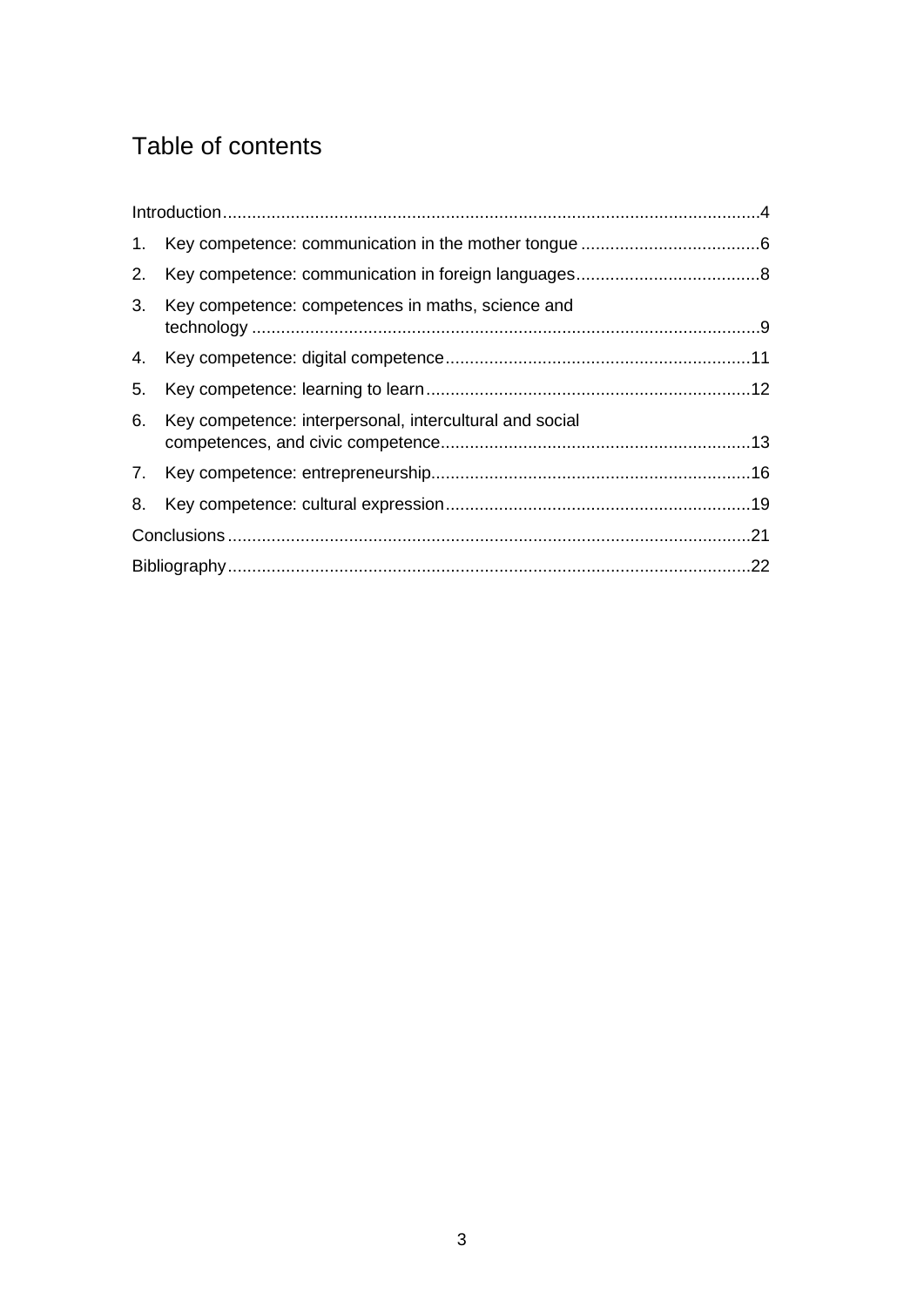### <span id="page-2-0"></span>Introduction

In the Czech Republic, upper secondary initial vocational education and training (IVET) is mainly school-based and provided by secondary vocational schools (SOU) and secondary technical schools (SOŠ). Learners enter IVET after completing nine years in compulsory general education, usually at age of 15-16.

#### **Strategies promoting key competences**

The lifelong learning strategy and its implementation plan 2009-15 (2009) emphasise the importance of key competences in initial and continuing education. They aim to provide material and technical assistance to schools and teachers to help them foster learners' functional literacy and other key competences including the ability to learn throughout life. The strategy and plan also promote:

- (a) modernising IT equipment for students and teachers;
- (b) practically oriented innovative, research, technical, artistic or other activities fostering creativity and innovative thinking that can potentially link theory taught in class with practice (for instance use of materials and equipment in laboratories, workshops);
- (c) project learning, including company simulations;
- (d) the Czech language as a basis for developing functional literacy (support for school libraries and co-operation with foreign partners, for instance to organise student exchanges).

A policy document adopted by the Government in 2013 on new VET measures by 2020 also promotes key competences, particularly career management, problem solving and communication skills and ability to work in teams. By increasing the share of training in companies it aims to improve the quality of VET, including key competences.

The policy priorities set out in the Education strategy 2020 (2014) include the aim for upper secondary VET students to acquire skills and knowledge (including basic skills) at a level allowing them to pursue a career and continue learning. The subsequent 2015-20 long-term development plan by the education ministry, Youth and Sports (hereinafter – education ministry), approved by the Government in 2015, suggests adjusting the national secondary education framework curricula – including those for VET – to emphasise learning outcomes. It promotes foreign language learning and development of universally applicable competences that help people to be flexible and adapt to changing social, economic and environmental circumstances. The plan also promotes civic education based on democratic principles, education towards active citizenship and respect for human rights. In 2015, preparatory work on the system of cyclic revisions of the national curricula was launched by the National Institute for Education. They will include revisions of key competences in 2016-20.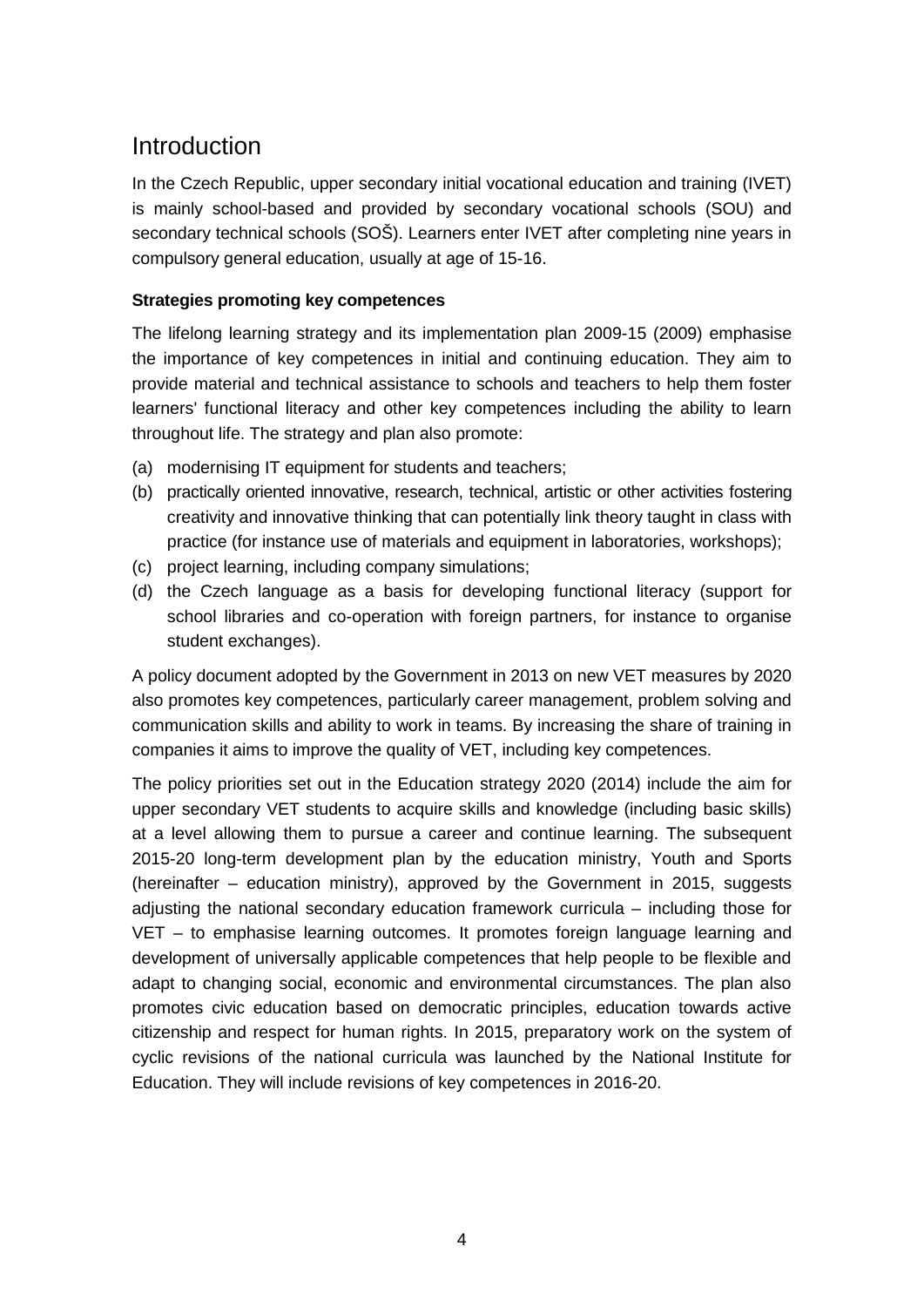#### **Key competences in VET curricula**

-

A curricular reform triggered by the 2004 School Act  $(1)$  $(1)$  $(1)$  has introduced key competences in VET through national framework curricula and the objectives and content that the Education ministry sets out for school-based curricula. Both national and school-based curricula have been implemented in 2007-12. During the reform new teaching materials were created to support key competence development. In 2009-15, many new educational programmes promoted key competences, including linguistic, financial, science, mathematical, ICT and reading skills.

Key competences are perceived as important for learners' personality development, their employability, personal and civic life and further learning. Their importance is emphasised in the strategic documents of the education ministry. Some key competences, e.g. problem solving, knowledge of foreign languages, responsibility, motivation to work, self-reliance are also required by employers.

National framework curricula define key competences in upper secondary VET as a set of knowledge, skills, attitudes and values for personal development, employment and active role in society. They are universally applicable in various situations and are developed through both general and vocational theory learning and complementary activities in VET, e.g. vocational skills competitions, learner projects and work placements provided by employers.

In order to help improve the provision of key competences, the education ministry and the regional authorities as founders of most secondary schools (including VET) launched the development programmes for schools. Special attention is paid to the teacher training in the area of key competences. It is provided as courses and seminars, methodological manuals and examples of good practice  $(^2)$  $(^2)$  $(^2)$ . Support is also provided for teacher internships in companies to improve the quality of VET, including acquisition of key competences.

The key competences as defined in the national curricula (RVPs) are incorporated in the school curricula (ŠVPs) by VET providers as stand-alone subjects (general subjects, vocational subjects, specialised subjects focusing on a specific key competence) and integrated in other subjects or student projects. The national curricula specify also the cross-subject topics (citizen in a democratic society, human and the

<span id="page-3-0"></span><sup>(</sup> 1 ) Act no. 561/2004 on pre-school, basic, secondary, higher professional and other education (School Act) as amended.

<span id="page-3-1"></span> $(2)$  For example, practical guidelines for incorporating key competences and cross-subject topics in school-based curricula within the ESF 'Kurikulum S' project (2009-12); methodological publications and models of co-operation between vocational schools and social partners within the ESF 'Pospolu' project (2012-15).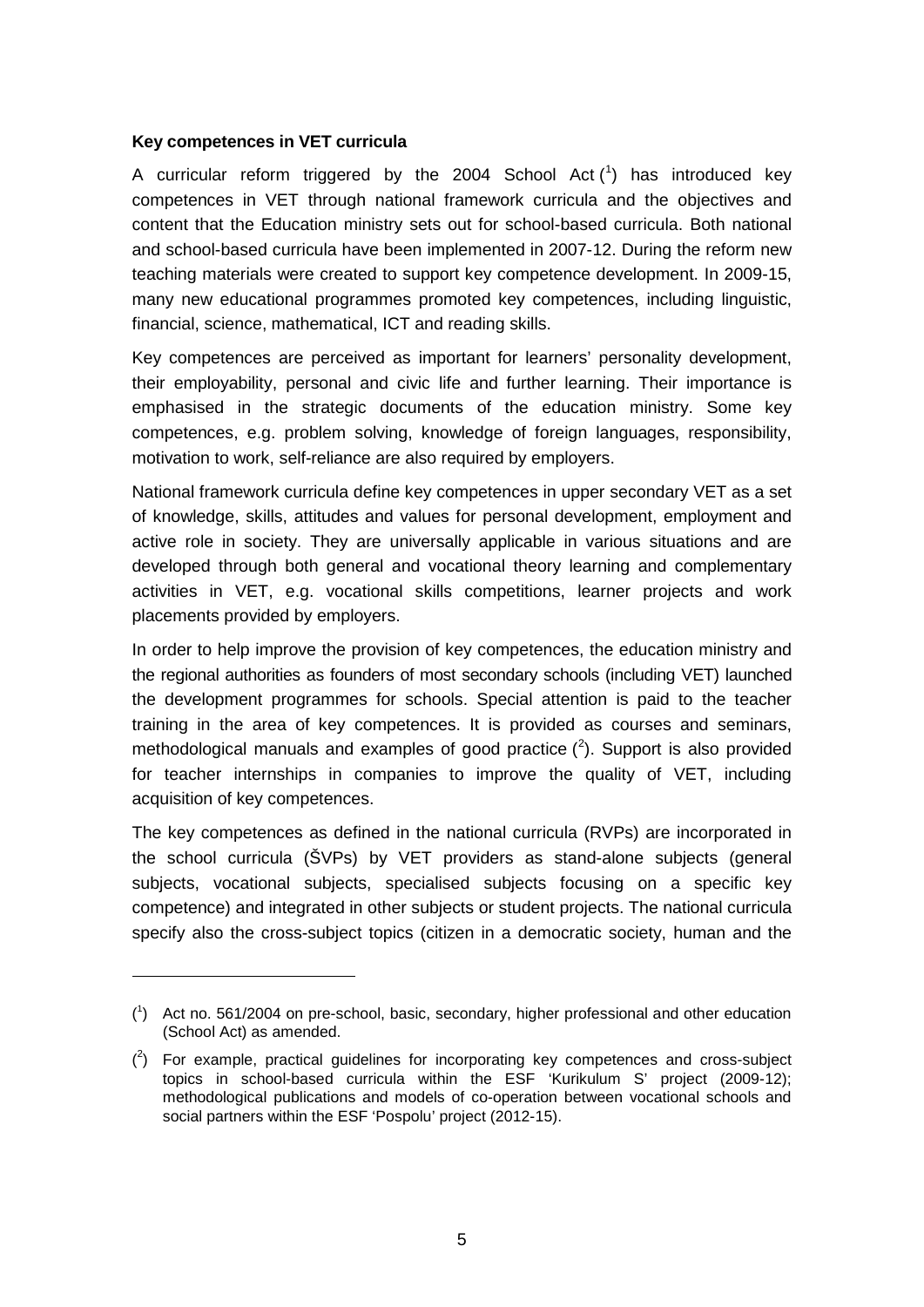world of work, human and environment, ICT education) that help developing the key competences. Cross-subject topics are incorporated in the school educational programmes (ŠVPs): in the teaching process, subjects and extracurricular activities. They enable schools to respond promptly to social, political and school issues. To support implementation and assessment of cross-subject topics, several methodological reference books including examples of good practice have been published.

#### **Monitoring of key competences**

Key competences are not monitored centrally in upper secondary VET. School inspectorate carries out sample evaluation. Final examinations (for two-three-year programmes) and Maturita examination (for four-year programmes) also support evaluation of key competences. In 2015, the amendment to the School act (2004) introduced a new final examination in two- and three-year programmes offering vocational certificate. The examination is implemented by means of centrally prepared assignments for individual study fields. Assignments assess key competences, such as problem solving, mathematical competences, ability to work with information and ICT, labour market orientation, communication skills in Czech and a foreign language. Selection and integration of competences depend on the type of study field, form of examination (written, oral, practical, independent work with a defence) and the topic of partial assignments. In VET programmes concluded by Maturita examination, key competences (the Czech language, foreign language and mathematics) are centrally assessed within the so-called 'common part of Maturita examination'. Two exams are obligatory: the Czech language and foreign language or mathematics. The 'profile part' of Maturita examination assesses problem solving, mathematical, ICT and working with data competences depending on the study field. This part is organised by individual schools (not centrally) and involves two-three exams depending on the decision of the school director. The ESF 'Kurikulum S' and 'Pospolu' projects developed a model for the profile part of the Maturita examination in cooperation with schools. The model is recommended for the use in schools.

### <span id="page-4-0"></span>1. Key competence: communication in the mother tongue

| The title(s) in the national<br>context (if different)                                                 | Communication skills |     |
|--------------------------------------------------------------------------------------------------------|----------------------|-----|
| The acquisition of the key competence at upper secondary<br>VET is promoted at national/regional level |                      | Yes |
| How is it promoted?                                                                                    |                      |     |
| • national/regional policy<br>document(s)                                                              | N <sub>0</sub>       |     |
| • national/regional law(s),<br>regularion(s)                                                           | N <sub>0</sub>       |     |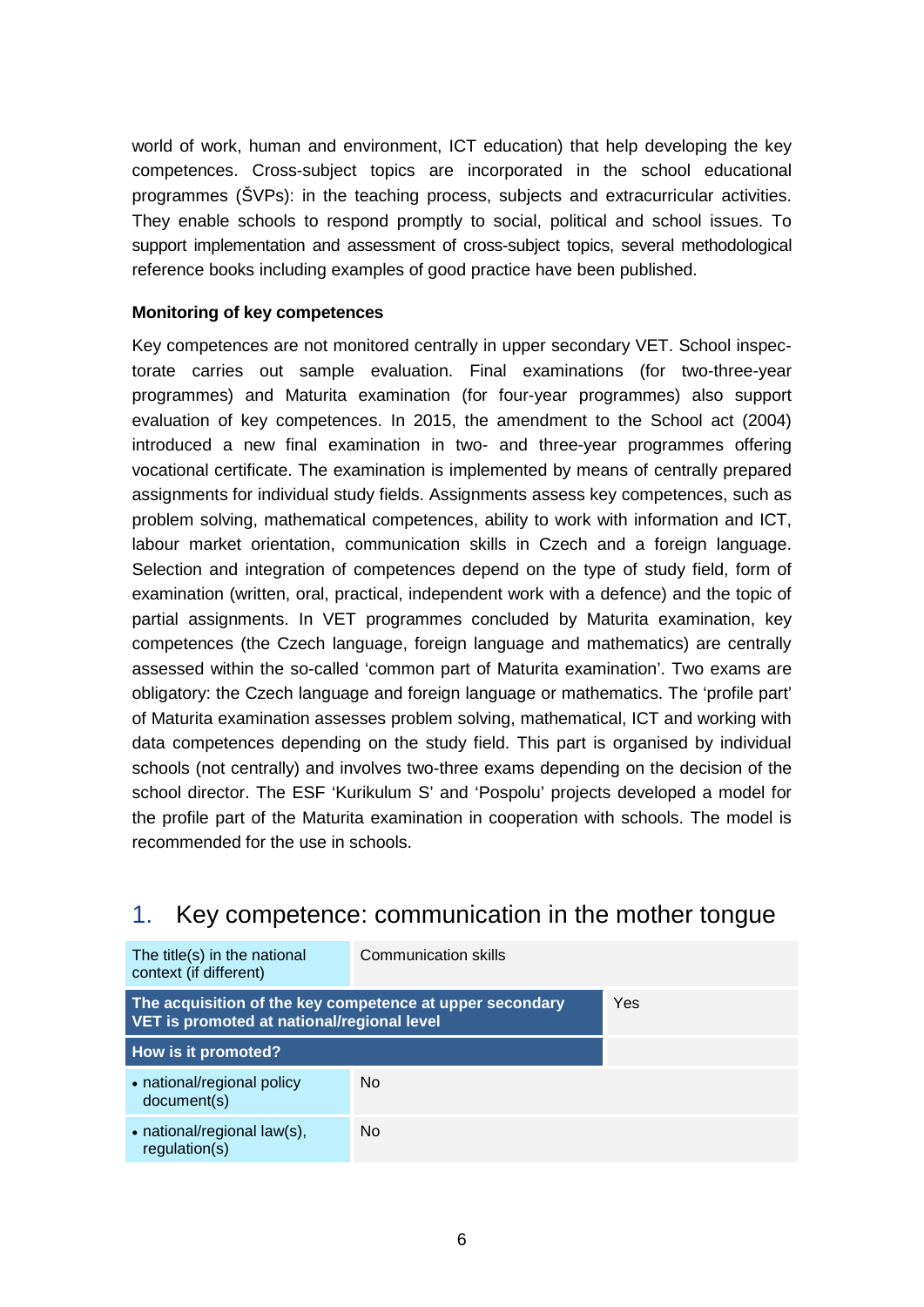<span id="page-5-0"></span>

| • national/regional curricula,<br>standards and qualifications                                                                    | Communication in the mother tongue skills are acquired within<br>the subjects of the Czech language and literature. Reading<br>literacy (work with a text and information) is promoted by<br>means of other subjects - including the vocational subjects<br>and media education. Learning outcomes (results) and content<br>of education are defined by the national curricula (framework<br>educational programmes) approved by the education ministry.                                                                                                                                                                                                                                                                                                                                                                                                                                                                 |  |
|-----------------------------------------------------------------------------------------------------------------------------------|--------------------------------------------------------------------------------------------------------------------------------------------------------------------------------------------------------------------------------------------------------------------------------------------------------------------------------------------------------------------------------------------------------------------------------------------------------------------------------------------------------------------------------------------------------------------------------------------------------------------------------------------------------------------------------------------------------------------------------------------------------------------------------------------------------------------------------------------------------------------------------------------------------------------------|--|
| • training VET teachers<br>trainers                                                                                               | Teachers of secondary schools are obliged to participate in<br>own continuous professional development. According to the<br>Act on Pedagogical Staff, they have 12 days within the year for<br>self-education. The content is neither prescribed nor specified,<br>so they can participate both in seminars, summer schools, e-<br>learning courses or develop themselves via self-studying.                                                                                                                                                                                                                                                                                                                                                                                                                                                                                                                             |  |
| • centralised assessment of<br>the key competence in VET                                                                          | This key competence is verified within the Maturita<br>examination, which concludes the educational path in the four-<br>year educational programmes. Exam in the Czech language<br>and literature is one of the mandatory part of this exam. It is<br>performed in the form of didactic test, written works (essays)<br>and oral exam at the board of examiners. It includes linguistic<br>skills, knowledge of literature and level of reading literacy - the<br>analysis of e.g. art, journalistic and other types of texts and<br>practical communication skills. Assignment of didactic test and<br>written works are prepared and evaluated centrally. Oral exam<br>takes place in accordance with unified common guidelines.<br>Preparation and management of Maturita examination is the<br>responsibility of the Centre for Measurement in Education<br>(CERMAT), which was established the education ministry. |  |
| • other instruments (e.g. ways<br>of working, teaching/learning<br>methods)                                                       | <b>No</b>                                                                                                                                                                                                                                                                                                                                                                                                                                                                                                                                                                                                                                                                                                                                                                                                                                                                                                                |  |
| The progress of improving key competence levels/learning<br><b>No</b><br>outcomes among upper secondary VET students is monitored |                                                                                                                                                                                                                                                                                                                                                                                                                                                                                                                                                                                                                                                                                                                                                                                                                                                                                                                          |  |
| How is it monitored?                                                                                                              |                                                                                                                                                                                                                                                                                                                                                                                                                                                                                                                                                                                                                                                                                                                                                                                                                                                                                                                          |  |
| • through international or<br>national statistical data                                                                           | No                                                                                                                                                                                                                                                                                                                                                                                                                                                                                                                                                                                                                                                                                                                                                                                                                                                                                                                       |  |
| $\bullet$ survey(s)                                                                                                               | No                                                                                                                                                                                                                                                                                                                                                                                                                                                                                                                                                                                                                                                                                                                                                                                                                                                                                                                       |  |
| $\bullet$ benchmark(s)                                                                                                            | No                                                                                                                                                                                                                                                                                                                                                                                                                                                                                                                                                                                                                                                                                                                                                                                                                                                                                                                       |  |
| • other instrument(s)                                                                                                             | <b>No</b>                                                                                                                                                                                                                                                                                                                                                                                                                                                                                                                                                                                                                                                                                                                                                                                                                                                                                                                |  |
| Key competence level improved among upper secondary VET<br>No data<br>students since (+/-) 2010                                   |                                                                                                                                                                                                                                                                                                                                                                                                                                                                                                                                                                                                                                                                                                                                                                                                                                                                                                                          |  |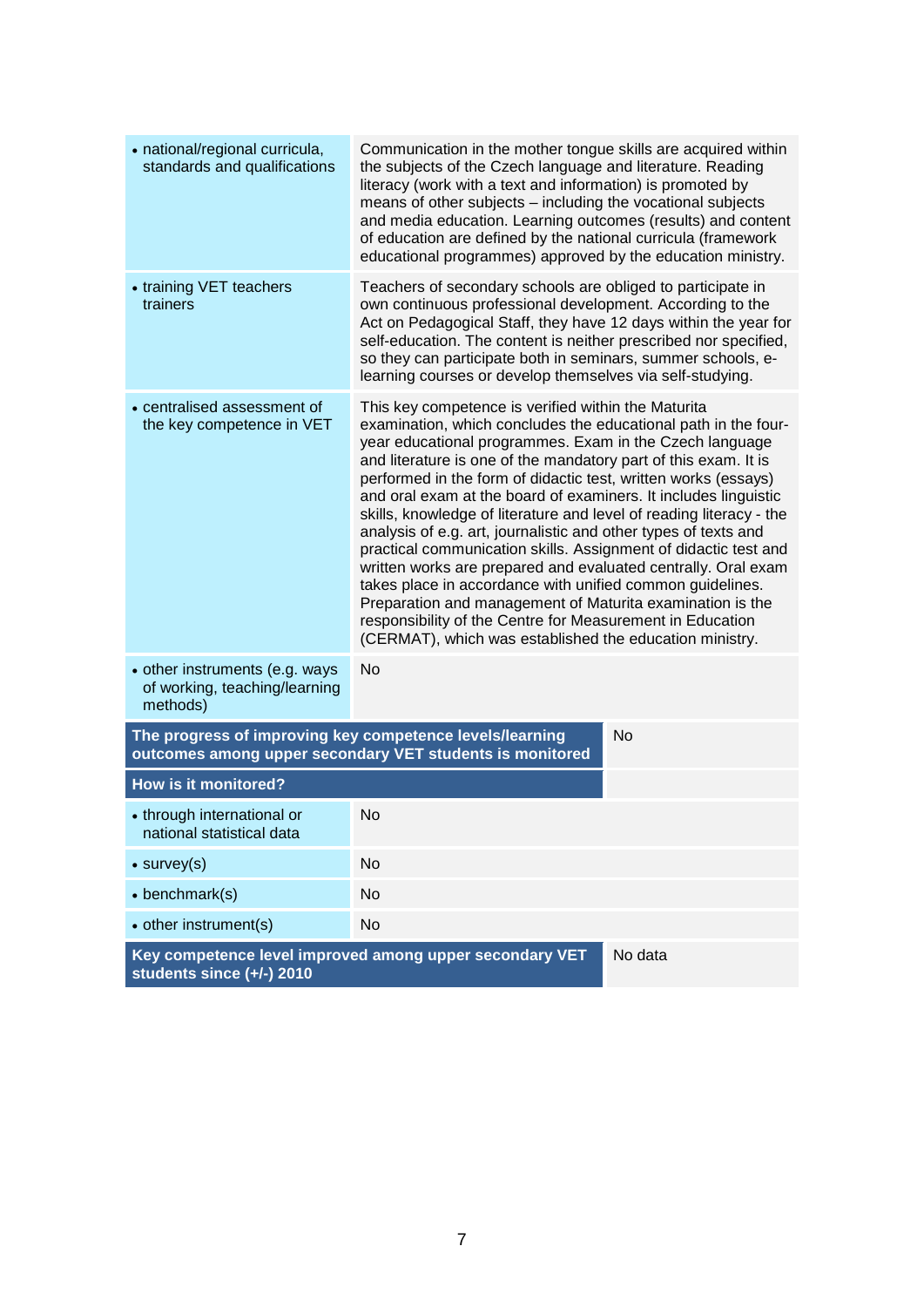# 2. Key competence: communication in foreign languages

| The title(s) in the national<br>context (if different)                                                        | <b>Communication skills</b>                                                                                                                                                                                                                                                                                                                                                                                                                                                                                                                                                                                                                                                                                                                                                                                      |  |  |
|---------------------------------------------------------------------------------------------------------------|------------------------------------------------------------------------------------------------------------------------------------------------------------------------------------------------------------------------------------------------------------------------------------------------------------------------------------------------------------------------------------------------------------------------------------------------------------------------------------------------------------------------------------------------------------------------------------------------------------------------------------------------------------------------------------------------------------------------------------------------------------------------------------------------------------------|--|--|
| The acquisition of the key competence at upper secondary<br>Yes<br>VET is promoted at national/regional level |                                                                                                                                                                                                                                                                                                                                                                                                                                                                                                                                                                                                                                                                                                                                                                                                                  |  |  |
| How is it promoted?                                                                                           |                                                                                                                                                                                                                                                                                                                                                                                                                                                                                                                                                                                                                                                                                                                                                                                                                  |  |  |
| • national/regional policy<br>document(s)                                                                     | No                                                                                                                                                                                                                                                                                                                                                                                                                                                                                                                                                                                                                                                                                                                                                                                                               |  |  |
| • national/regional law(s),<br>regulation(s)                                                                  | <b>No</b>                                                                                                                                                                                                                                                                                                                                                                                                                                                                                                                                                                                                                                                                                                                                                                                                        |  |  |
| • national/regional curricula,<br>standards and qualifications                                                | Communication in foreign languages is acquired within the<br>subject of foreign language. At least one foreign language is<br>compulsory for all pupils in upper secondary VET. The<br>measures include fostering the acquisition of professional<br>terminology in foreign languages. Learning outcomes and<br>content of education are defined by the national curricula<br>(framework educational programmes) approved by the<br>education ministry.                                                                                                                                                                                                                                                                                                                                                          |  |  |
| • training VET teachers<br>trainers                                                                           | Since 2015, the National institute for further education<br>(nidv.cz) organises training courses for teachers of foreign<br>languages and vocational subjects at secondary technical<br>schools with the purpose of promoting teaching of professional<br>terminology. The education ministry supports the development<br>of foreign languages via special national subsidiary<br>programmes/subvention schemes.<br>Teachers of secondary schools are obliged to participate in<br>own continuous professional development. According to the<br>Act on Pedagogical Staff, they have 12 days within the year for<br>self-education. The content is neither prescribed nor specified,<br>so they can participate both in seminars, summer schools, e-<br>learning courses or develop themselves via self-studying. |  |  |
| • centralised assessment of<br>the key competence in VET                                                      | This key competence is verified within the Maturita examination,<br>which concludes the educational path in the four-years educa-<br>tional programmes. Exam is performed in the form of didactic<br>test (which contains listening, reading and language usage<br>skills), written works and oral exam at the board of examiners.<br>Assignment of didactic test and written works are prepared<br>and evaluated centrally oral exam takes place in accordance<br>with unified common guidelines. Preparation and management<br>of Maturita examination is the responsibility of the Centre for<br>Measurement in Education (CERMAT), organisation established<br>by the education ministry.                                                                                                                    |  |  |
| • other instruments (e.g. ways<br>of working, teaching/learning<br>methods)                                   | International exchange programmes and language courses<br>are often supported by Erasmus+; National Subvention<br>Programmes (Subsidiary Schemes) of the education ministry<br>supporting the education of foreign language at schools; thematic<br>seminars and a methodical handbook on implementation of<br>CLIL method in education.                                                                                                                                                                                                                                                                                                                                                                                                                                                                         |  |  |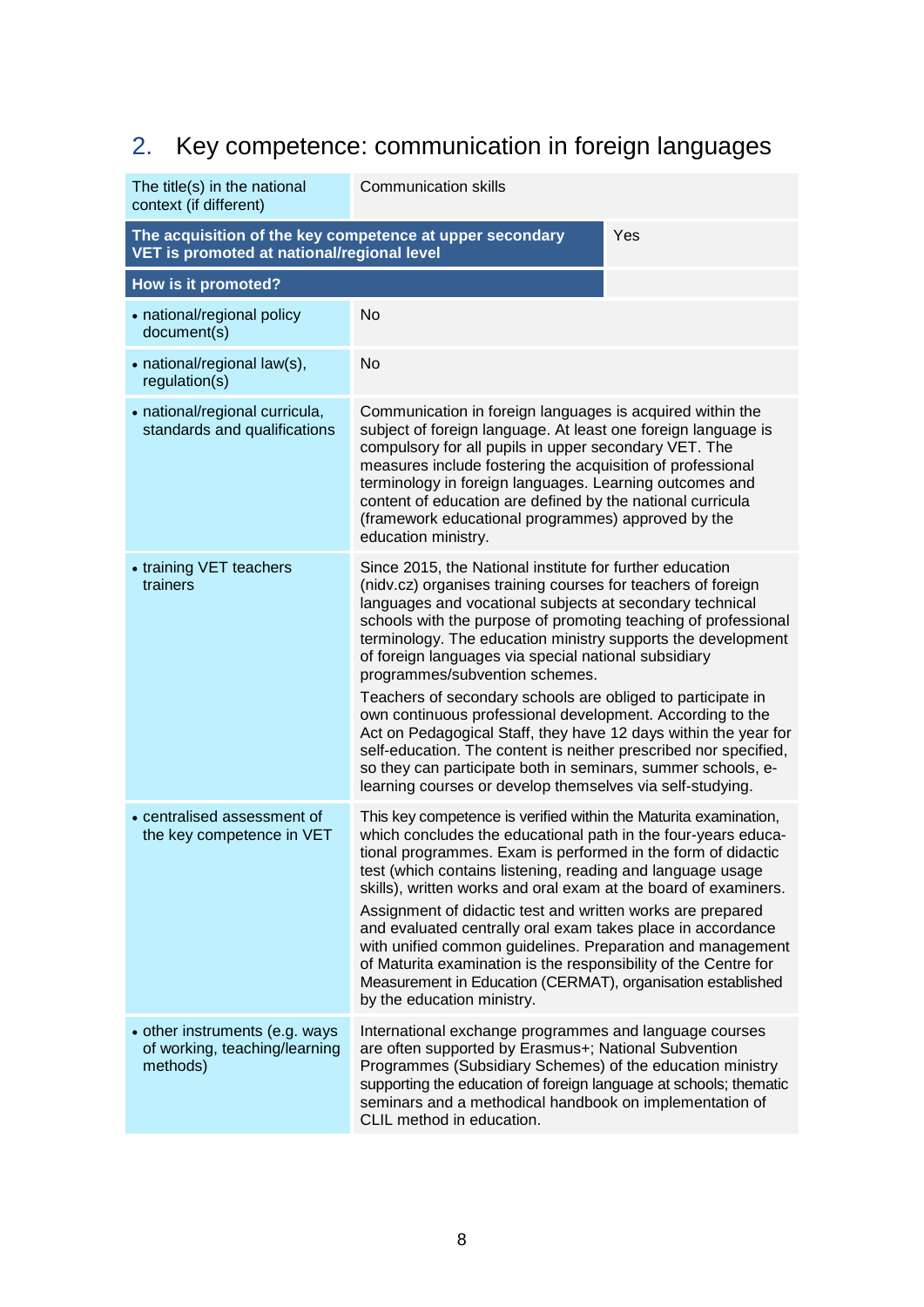| The progress of improving key competence levels/learning<br>outcomes among upper secondary VET students is monitored |                | N <sub>0</sub> |
|----------------------------------------------------------------------------------------------------------------------|----------------|----------------|
| How is it monitored?                                                                                                 |                |                |
| • through international or national<br>statistical data                                                              | N <sub>0</sub> |                |
| $\bullet$ survey(s)                                                                                                  | N <sub>0</sub> |                |
| $\bullet$ benchmark(s)                                                                                               | N <sub>0</sub> |                |
| • other instrument(s)                                                                                                | No.            |                |
| Key competence level improved among upper secondary VET<br>students since $(+/-)$ 2010                               |                | No data        |

### <span id="page-7-0"></span>3. Key competence: competences in maths, science and technology

| The title(s) in the national<br>context (if different)                                                 | Mathematical competence. Science and technology is not<br>classified as a separate key competence in the national curricula.                                                                                                                                                                                                                                                                                                                                                                                                                                                                                                                                                                                                                                                 |     |
|--------------------------------------------------------------------------------------------------------|------------------------------------------------------------------------------------------------------------------------------------------------------------------------------------------------------------------------------------------------------------------------------------------------------------------------------------------------------------------------------------------------------------------------------------------------------------------------------------------------------------------------------------------------------------------------------------------------------------------------------------------------------------------------------------------------------------------------------------------------------------------------------|-----|
| The acquisition of the key competence at upper secondary<br>VET is promoted at national/regional level |                                                                                                                                                                                                                                                                                                                                                                                                                                                                                                                                                                                                                                                                                                                                                                              | Yes |
| How is it promoted?                                                                                    |                                                                                                                                                                                                                                                                                                                                                                                                                                                                                                                                                                                                                                                                                                                                                                              |     |
| • national/regional policy<br>document(s)                                                              |                                                                                                                                                                                                                                                                                                                                                                                                                                                                                                                                                                                                                                                                                                                                                                              |     |
| • national/regional law(s),<br>regulation(s)                                                           |                                                                                                                                                                                                                                                                                                                                                                                                                                                                                                                                                                                                                                                                                                                                                                              |     |
| • national/regional curricula,<br>standards and qualifications                                         | Mathematical competence is a functional use of mathematical<br>skills in various life situations, to be able to read and create<br>different forms of graphic representation (tables, diagrammes,<br>charts, schemes, etc.), to apply effectively mathematical methods<br>while solving practical tasks in common situations. Competences<br>are developed within a separate subject – mathematics and in<br>applied form also in other subjects, particularly the vocational<br>ones. Science and technologies are developed mainly in<br>vocational subjects according to the profile of the individual<br>fields of education and in science subjects, especially in<br>biology and ecology, physics and chemistry, which are<br>mandatory in all educational programmes. |     |
| • training VET teachers<br>trainers                                                                    | Teachers of secondary schools are obliged to participate in<br>own continuous professional development. According to the<br>Act on Pedagogical Staff, they have 12 days within the year<br>for self-education. The content is neither prescribed nor<br>specified, so they can participate both in seminars, summer<br>schools, e-learning courses or self-learning.                                                                                                                                                                                                                                                                                                                                                                                                         |     |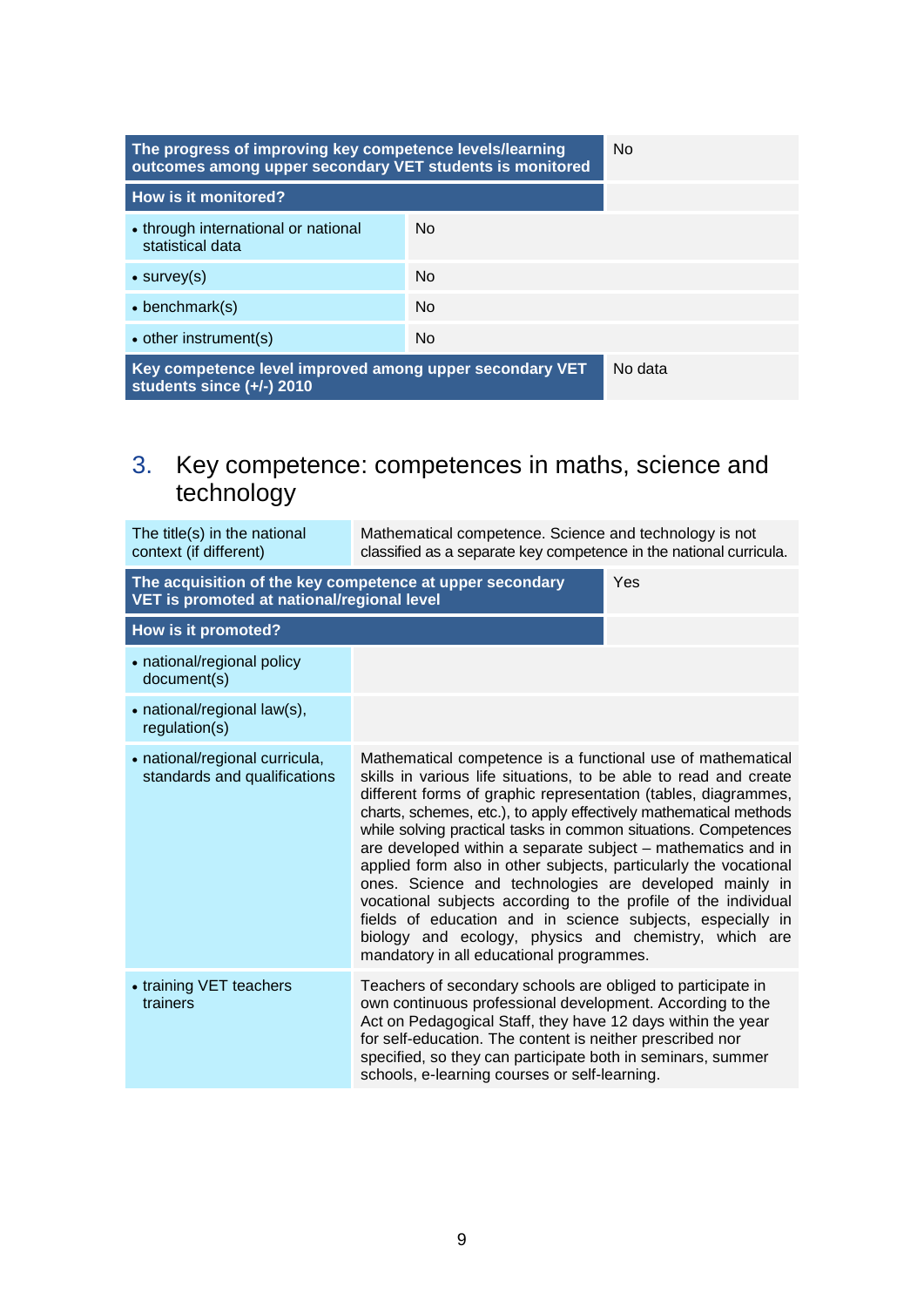<span id="page-8-0"></span>

| • centralised assessment of<br>the key competence in VET                             | Exam in mathematics is part of the maturita examination. It is<br>performed in the form of didactic test, which includes: acquisition<br>of mathematical concepts and skills, mathematical modelling;<br>definition and problem solving; mathematical communication;<br>the use of aids. Pupil must choose between a test in mathematics<br>and a foreign language. The tests are prepared and evaluated<br>centrally by CERMAT.<br>Science and technology skills are tested in coherence with<br>the profile of the educational programmes in the so-called<br>profile part of the maturita examination, which verifies<br>vocational knowledge and skills.<br>In the two-three-year educational programmes, math skills,<br>science and technology are verified in the framework of<br>centrally assigned final examinations that assess knowledge<br>and skills of pupils. Final exams are performed in the oral, |         |
|--------------------------------------------------------------------------------------|----------------------------------------------------------------------------------------------------------------------------------------------------------------------------------------------------------------------------------------------------------------------------------------------------------------------------------------------------------------------------------------------------------------------------------------------------------------------------------------------------------------------------------------------------------------------------------------------------------------------------------------------------------------------------------------------------------------------------------------------------------------------------------------------------------------------------------------------------------------------------------------------------------------------|---------|
|                                                                                      | written and practical form. They are prepared and managed by<br>the National Institute of Education.                                                                                                                                                                                                                                                                                                                                                                                                                                                                                                                                                                                                                                                                                                                                                                                                                 |         |
| • other instruments (e.g. ways<br>of working, teaching/learning<br>methods)          | The compulsory cross-subject topic Man and the Environment,<br>which allows other methods of teaching is included in all<br>educational programmes; pupils/student projects are<br>commonly used.<br>In order to promote pupils' interest in science and technical<br>fields, the education ministry declared 2015 the year of<br>technical education, and declared also support to polytechnic<br>education, which deals with science and environmental topics.<br>Other instruments are competitions of vocational skills,<br>competitions for talented students, etc.                                                                                                                                                                                                                                                                                                                                             |         |
| The progress of improving key competence levels/learning                             | outcomes among upper secondary VET students is monitored                                                                                                                                                                                                                                                                                                                                                                                                                                                                                                                                                                                                                                                                                                                                                                                                                                                             | No      |
| <b>How is it monitored?</b>                                                          |                                                                                                                                                                                                                                                                                                                                                                                                                                                                                                                                                                                                                                                                                                                                                                                                                                                                                                                      |         |
| • through international or<br>national statistical data                              | No                                                                                                                                                                                                                                                                                                                                                                                                                                                                                                                                                                                                                                                                                                                                                                                                                                                                                                                   |         |
| $\bullet$ survey(s)                                                                  | No                                                                                                                                                                                                                                                                                                                                                                                                                                                                                                                                                                                                                                                                                                                                                                                                                                                                                                                   |         |
| $\bullet$ benchmark(s)                                                               | <b>No</b>                                                                                                                                                                                                                                                                                                                                                                                                                                                                                                                                                                                                                                                                                                                                                                                                                                                                                                            |         |
| • other instrument(s)                                                                | <b>No</b>                                                                                                                                                                                                                                                                                                                                                                                                                                                                                                                                                                                                                                                                                                                                                                                                                                                                                                            |         |
| Key competence level improved among upper secondary VET<br>students since (+/-) 2010 |                                                                                                                                                                                                                                                                                                                                                                                                                                                                                                                                                                                                                                                                                                                                                                                                                                                                                                                      | No data |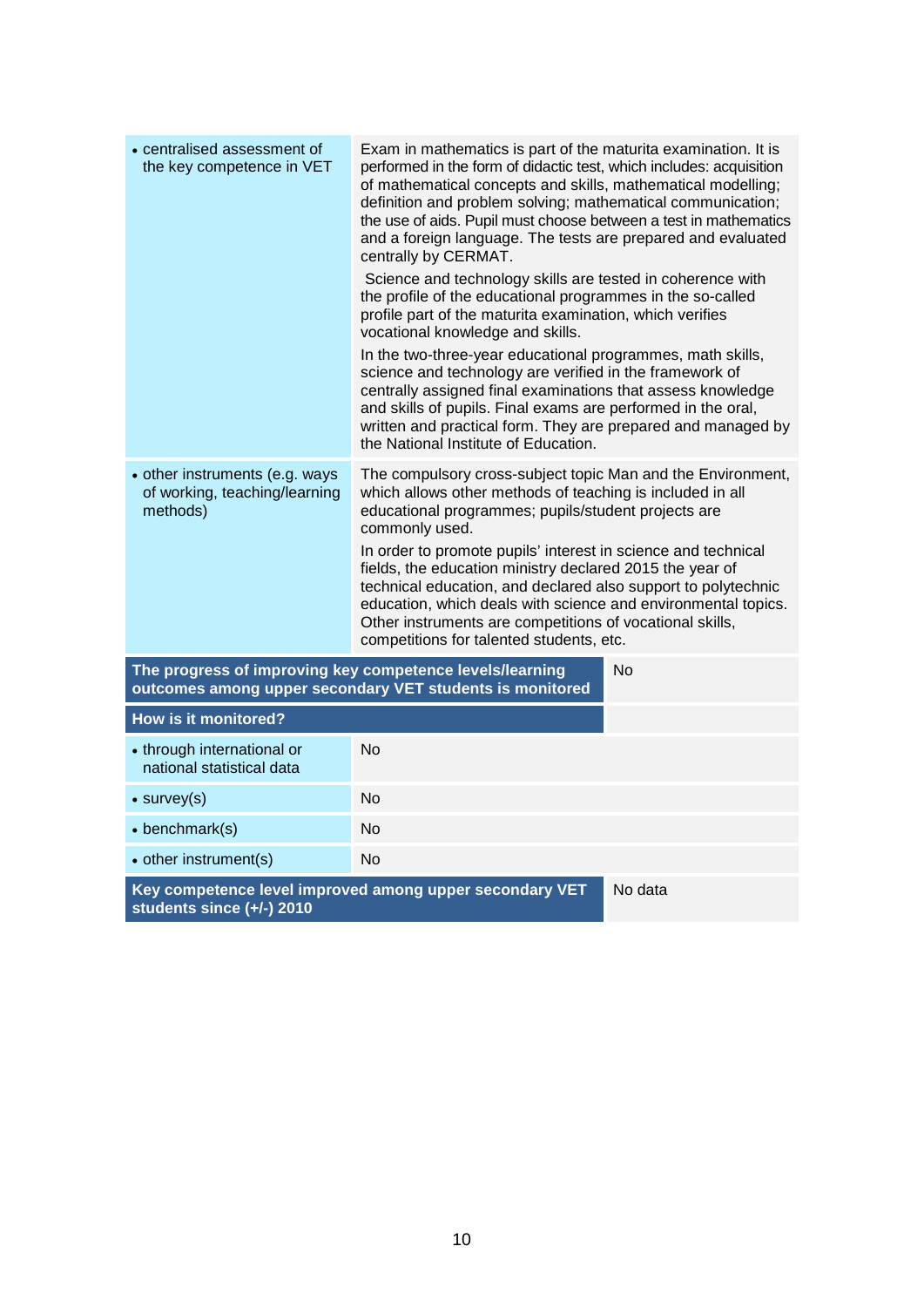# 4. Key competence: digital competence

| The title(s) in the national<br>context (if different)                                                        | ICT competence and information literacy                                                                                                                                                                                                                                                                                                                                                                                                                                                                                                                                                                                                                                                                                                                                                                                                                                             |  |
|---------------------------------------------------------------------------------------------------------------|-------------------------------------------------------------------------------------------------------------------------------------------------------------------------------------------------------------------------------------------------------------------------------------------------------------------------------------------------------------------------------------------------------------------------------------------------------------------------------------------------------------------------------------------------------------------------------------------------------------------------------------------------------------------------------------------------------------------------------------------------------------------------------------------------------------------------------------------------------------------------------------|--|
| Yes<br>The acquisition of the key competence at upper secondary<br>VET is promoted at national/regional level |                                                                                                                                                                                                                                                                                                                                                                                                                                                                                                                                                                                                                                                                                                                                                                                                                                                                                     |  |
| How is it promoted?                                                                                           |                                                                                                                                                                                                                                                                                                                                                                                                                                                                                                                                                                                                                                                                                                                                                                                                                                                                                     |  |
| • national/regional policy<br>document(s)                                                                     | Strategy for digital education 2020 further develops the<br>priorities in the area of digital technologies set by the national<br>education strategy 2020 (approved 2014). It opens education<br>for new methods and ways of learning and teaching facilitated<br>by digital technologies; improves ICT competences of pupils<br>and students e.g. through changes within the content of ICT<br>education; promotes computational thinking of pupils and<br>students.                                                                                                                                                                                                                                                                                                                                                                                                               |  |
| • national/regional law(s),<br>regulation(s)                                                                  | No                                                                                                                                                                                                                                                                                                                                                                                                                                                                                                                                                                                                                                                                                                                                                                                                                                                                                  |  |
| • national/regional curricula,<br>standards and qualifications                                                | Requirements for ICT education are incorporated in the<br>national curricula (i.e. in all framework educational<br>programmes). Students learn to work with the software<br>(occupation-relevant) and to use ICT for learning, decision<br>making, and selection of appropriate means and methods of<br>presenting the results of their work. Competencies are<br>developed through a compulsory, stand-alone subject of<br>Information and communication technologies (the minimum<br>amount is one lesson per week in each year of the educational<br>programme), and by the use of applied software in specialised<br>vocational subjects, and also in general in subjects (as a<br>source of information). All educational programmes comprise<br>the compulsory cross- subject topic 'Education in ICT', which<br>enables using other teaching methods, e.g. student projects. |  |
| • training VET teachers<br>trainers                                                                           | Teachers of secondary schools are obliged to participate in<br>own continuous professional development. According to the<br>Act on Pedagogical Staff, they have 12 days within the year for<br>self-education. The content is neither prescribed nor specified,<br>so they can participate both in seminars, summer schools, e-<br>learning courses or develop themselves via self-studying                                                                                                                                                                                                                                                                                                                                                                                                                                                                                         |  |
| • centralised assessment of<br>the key competence in VET                                                      | No                                                                                                                                                                                                                                                                                                                                                                                                                                                                                                                                                                                                                                                                                                                                                                                                                                                                                  |  |
| • other instruments (e.g. ways<br>of working, teaching/learning<br>methods)                                   | VET teachers use digital technologies primarily while<br>preparing for classes; less in teaching (e-books, educational<br>games). When used in teaching, digital technologies usually<br>help to make teaching more illustrative or they are used for<br>presentations, while the pupils remain rather passive.                                                                                                                                                                                                                                                                                                                                                                                                                                                                                                                                                                     |  |
| The progress of improving key competence levels/learning                                                      | <b>No</b><br>outcomes among upper secondary VET students is monitored                                                                                                                                                                                                                                                                                                                                                                                                                                                                                                                                                                                                                                                                                                                                                                                                               |  |
| How is it monitored?                                                                                          |                                                                                                                                                                                                                                                                                                                                                                                                                                                                                                                                                                                                                                                                                                                                                                                                                                                                                     |  |
| • through international or<br>national statistical data                                                       | No                                                                                                                                                                                                                                                                                                                                                                                                                                                                                                                                                                                                                                                                                                                                                                                                                                                                                  |  |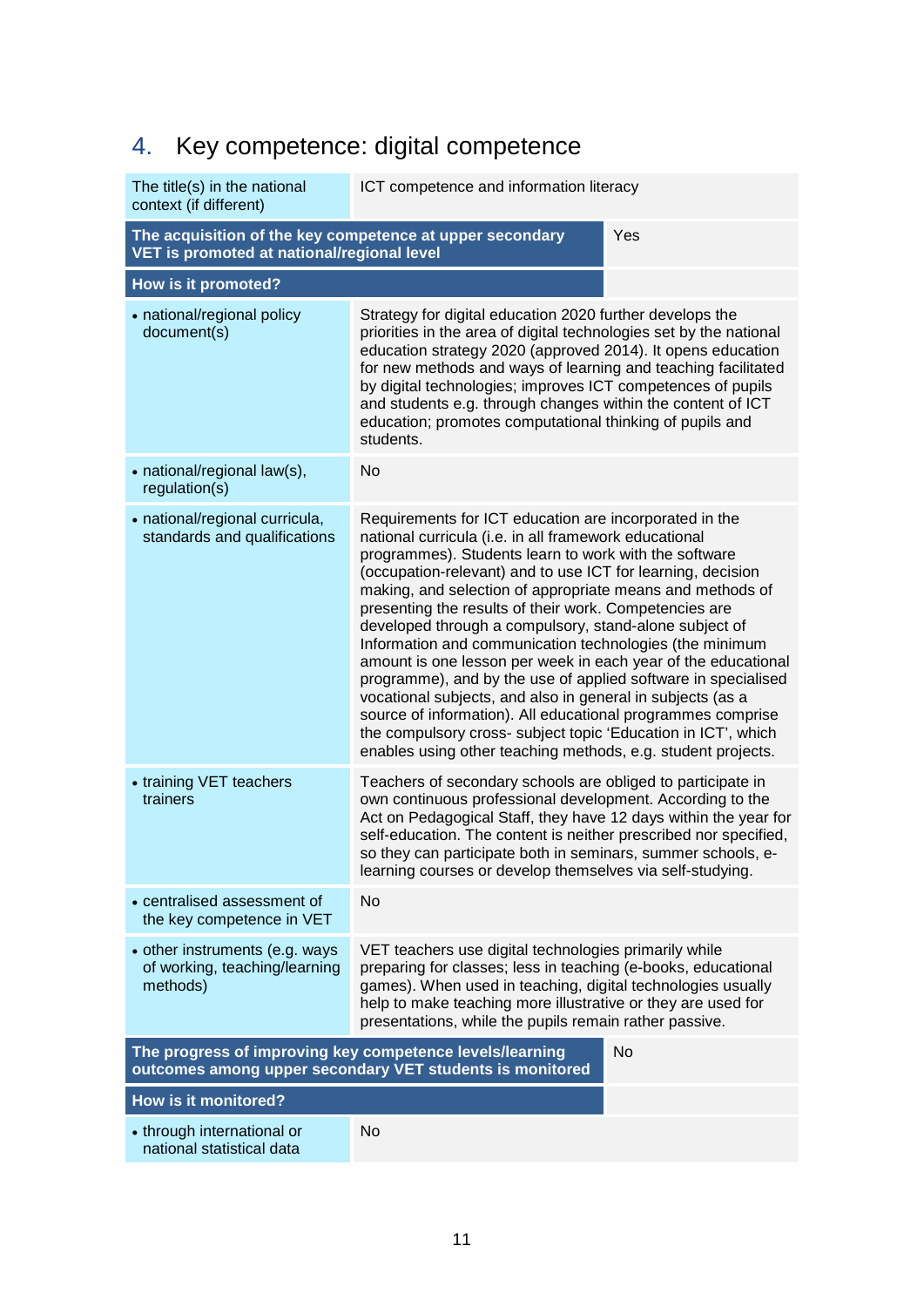| Key competence level improved among upper secondary VET<br>students since $(+/-)$ 2010 |     | No data |
|----------------------------------------------------------------------------------------|-----|---------|
| • other instrument(s)                                                                  | No. |         |
| $\bullet$ benchmark(s)                                                                 | No. |         |
| $\bullet$ survey(s)                                                                    | No. |         |
|                                                                                        |     |         |

#### **Example of the Mechanical Engineering VET programme at upper secondary level that ensures acquisition of ICT competences and information literacy**

The four-year full-time EQF level 4 programme was approved by the education ministry in 2007.

According to it, graduates should be able to use personal computers and basic applications, as well as other ICT equipment, and use adequate information sources and work with information efficiently; they should also be able to use a personal computer and other information and communication technologies adequately; use common basic software applications and systems; learn to use new applications; communicate by e-mail and use other means of online and offline communication; obtain information from a wide range of sources, including the Internet; work with information from different sources on different media (printed, electronic, audiovisual), using various information and communication technologies; recognise the necessity to ascribe different levels of credibility to different information sources and approach the obtained information critically, master media literacy.

## <span id="page-10-0"></span>5. Key competence: learning to learn

| The title(s) in the national<br>context (if different)                                                 | Learning competence                                                                                                                                                                                                                                                                                                                                                                                                    |  |
|--------------------------------------------------------------------------------------------------------|------------------------------------------------------------------------------------------------------------------------------------------------------------------------------------------------------------------------------------------------------------------------------------------------------------------------------------------------------------------------------------------------------------------------|--|
| The acquisition of the key competence at upper secondary<br>VET is promoted at national/regional level | Yes                                                                                                                                                                                                                                                                                                                                                                                                                    |  |
| How is it promoted?                                                                                    |                                                                                                                                                                                                                                                                                                                                                                                                                        |  |
| • national/regional policy<br>document(s)                                                              | No.                                                                                                                                                                                                                                                                                                                                                                                                                    |  |
| • national/regional law(s),<br>regulation(s)                                                           | No.                                                                                                                                                                                                                                                                                                                                                                                                                    |  |
| • national/regional curricula,<br>standards and qualifications                                         | Learning competence is a stand-alone competence in all<br>educational programmes. It is not being developed in a separate<br>subject but incorporated in all subjects according to the needs<br>of students, especially of students with special educational needs.<br>Problem solving competence is also supported by cross-subject<br>topics that are part of educational programmes (see other key<br>competences). |  |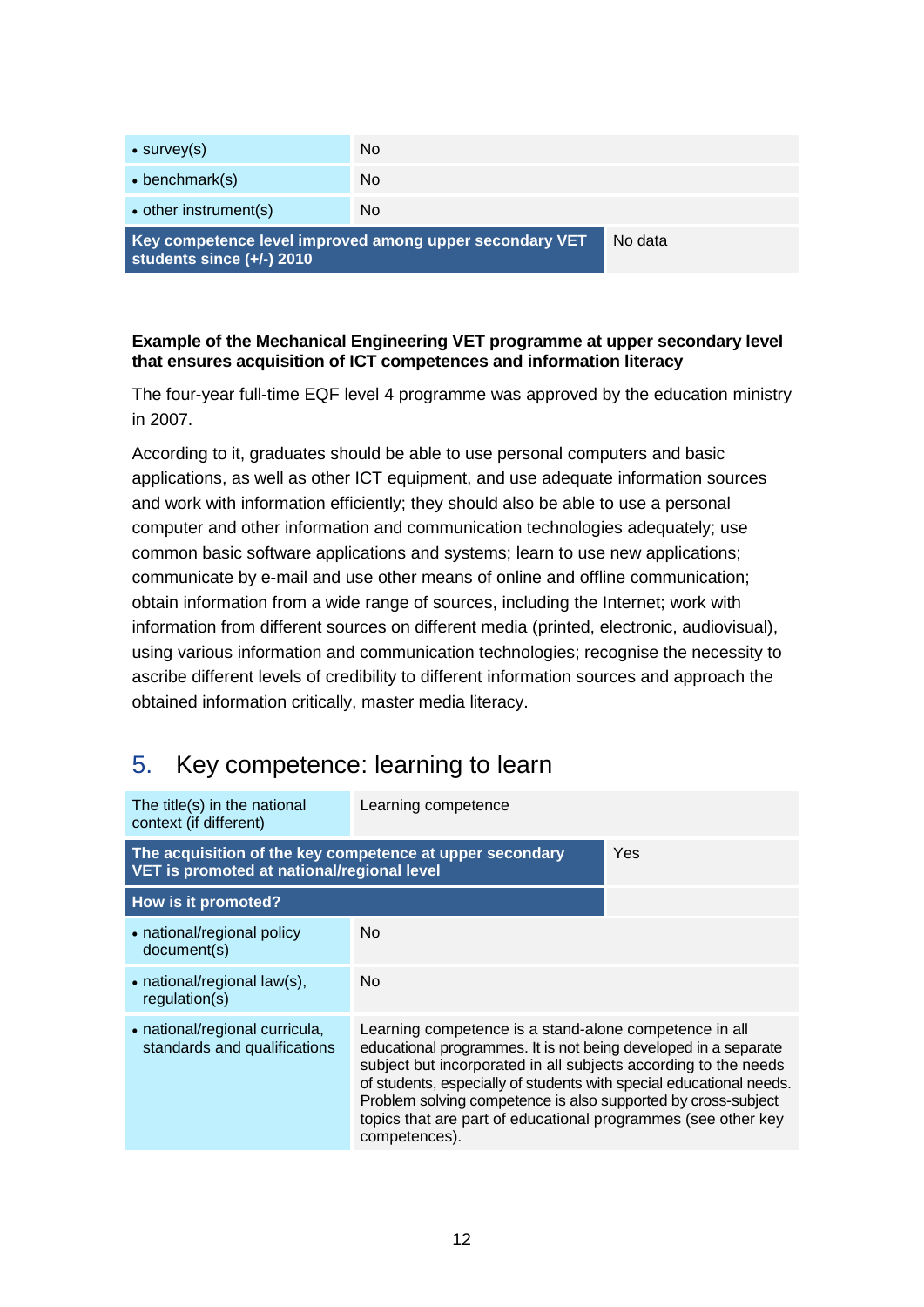| • training VET teachers<br>Teachers of secondary schools are obliged to participate in<br>own continuous professional development. According to the<br>trainers<br>Act on Pedagogical Staff, they have 12 days within the year for<br>self-education. The content is neither prescribed nor specified,<br>so they can participate both in seminars, summer schools, e-<br>learning courses or develop themselves via self-studying. |           |  |
|-------------------------------------------------------------------------------------------------------------------------------------------------------------------------------------------------------------------------------------------------------------------------------------------------------------------------------------------------------------------------------------------------------------------------------------|-----------|--|
| • centralised assessment of<br>the key competence in VET                                                                                                                                                                                                                                                                                                                                                                            | <b>No</b> |  |
| • other instruments (e.g. ways<br>of working, teaching/learning<br>methods)                                                                                                                                                                                                                                                                                                                                                         | <b>No</b> |  |
| The progress of improving key competence levels/learning<br>No<br>outcomes among upper secondary VET students is monitored                                                                                                                                                                                                                                                                                                          |           |  |
| How is it monitored?                                                                                                                                                                                                                                                                                                                                                                                                                |           |  |
| • through international or<br>national statistical data                                                                                                                                                                                                                                                                                                                                                                             | No        |  |
| $\bullet$ survey(s)                                                                                                                                                                                                                                                                                                                                                                                                                 | <b>No</b> |  |
| $\bullet$ benchmark(s)                                                                                                                                                                                                                                                                                                                                                                                                              | <b>No</b> |  |
| • other instrument(s)                                                                                                                                                                                                                                                                                                                                                                                                               | <b>No</b> |  |
| Key competence level improved among upper secondary VET<br>students since (+/-) 2010                                                                                                                                                                                                                                                                                                                                                | No data   |  |

# <span id="page-11-0"></span>6. Key competence: interpersonal, intercultural and social competences, and civic competence

| The title(s) in the national<br>context (if different)                                                 | Personal and social skills<br>Civic competences and cultural awareness<br>Problem solving skills                                                                                                                                                                                                                                                                                                                                                                                                                                                                                                               |  |
|--------------------------------------------------------------------------------------------------------|----------------------------------------------------------------------------------------------------------------------------------------------------------------------------------------------------------------------------------------------------------------------------------------------------------------------------------------------------------------------------------------------------------------------------------------------------------------------------------------------------------------------------------------------------------------------------------------------------------------|--|
| The acquisition of the key competence at upper secondary<br>VET is promoted at national/regional level | Yes                                                                                                                                                                                                                                                                                                                                                                                                                                                                                                                                                                                                            |  |
| How is it promoted?                                                                                    |                                                                                                                                                                                                                                                                                                                                                                                                                                                                                                                                                                                                                |  |
| • national/regional policy<br>document(s)                                                              | Concept for the development of civic education in schools<br>(2015) launched the support for civic education in VET. The<br>concept builds on the resolution of the lower house of the<br>Parliament on crucial importance of civic education for the<br>sustainability of a free and democratic State.<br>The education ministry and other governmental bodies pay<br>particular attention to legal education (human rights),<br>familiarising the pupils with the problem of corruption, gender<br>or multicultural education through reference books and<br>courses for teachers in co-operation with NGOs. |  |
| • national/regional law(s),<br>regulation(s)                                                           | No.                                                                                                                                                                                                                                                                                                                                                                                                                                                                                                                                                                                                            |  |
| • national/regional curricula,<br>standards and qualifications                                         | Problem solving skills, personal and social skills are developed<br>in all subjects, including practical training by selecting appropriate                                                                                                                                                                                                                                                                                                                                                                                                                                                                     |  |
|                                                                                                        |                                                                                                                                                                                                                                                                                                                                                                                                                                                                                                                                                                                                                |  |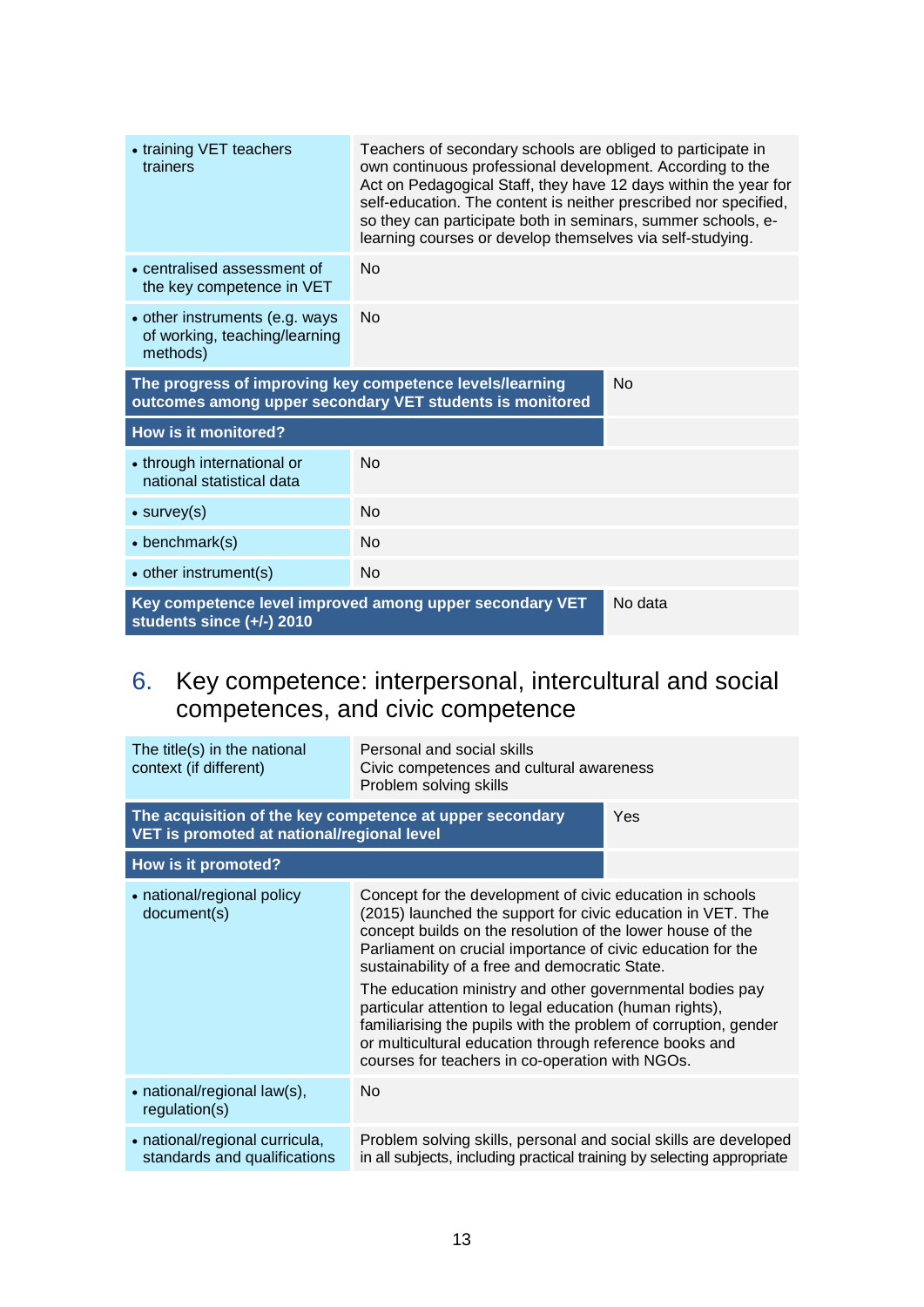|                                                                                                 | teaching methods and style (e.g. use of problem-solving and<br>project-based learning, teamwork, leading pupils to responsibility,<br>self-evaluation, responsibility, etc.). Social and personal skills<br>are supported particularly by social sciences, health education,<br>economic education, and in some programmes also psychology;<br>these areas are included in school programmes as obligatory.<br>The emphasis is placed on creating positive environment at<br>school and in the classroom. Development of these competences<br>is promoted also by obligatory cross-subject topic 'Citizen in a<br>democratic society', partly also in cross-subject topics: Education<br>in ICT and the Man and the world of work (e.g. work with<br>information, problem solving, communication and negotiation<br>when searching employment).<br>Civic competences are acquired in social sciences (civic<br>education and history), economic education and legal<br>education as well as in cross-subject topics Citizen in a<br>democratic society, Man and environment. Cultural awareness<br>is acquired through aesthetic education that fosters a positive<br>attitude towards material and spiritual values, promotes<br>understanding of the importance of art and values of local,<br>national, European and world culture. Civic competence<br>involves also creating a positive attitude towards environment. |  |  |
|-------------------------------------------------------------------------------------------------|----------------------------------------------------------------------------------------------------------------------------------------------------------------------------------------------------------------------------------------------------------------------------------------------------------------------------------------------------------------------------------------------------------------------------------------------------------------------------------------------------------------------------------------------------------------------------------------------------------------------------------------------------------------------------------------------------------------------------------------------------------------------------------------------------------------------------------------------------------------------------------------------------------------------------------------------------------------------------------------------------------------------------------------------------------------------------------------------------------------------------------------------------------------------------------------------------------------------------------------------------------------------------------------------------------------------------------------------------------------------------------------------------------------------------|--|--|
| • training VET teachers<br>trainers                                                             | Teachers of secondary schools are obliged to participate in<br>own continuous professional development. According to the<br>Act on Pedagogical Staff, they have 12 days within the year for<br>self-education. The content is neither prescribed nor specified,<br>so they can participate both in seminars, summer schools, e-<br>learning courses or develop themselves via self-studying.<br>The National Institute for Further Education (NIDV), non-profit<br>civic organisations, universities and other institutions organise<br>courses, conferences for teachers in the framework of their<br>continuing education seminars, supporting civic, cultural and<br>other skills.                                                                                                                                                                                                                                                                                                                                                                                                                                                                                                                                                                                                                                                                                                                                      |  |  |
| • centralised assessment of<br>the key competence in VET                                        | No                                                                                                                                                                                                                                                                                                                                                                                                                                                                                                                                                                                                                                                                                                                                                                                                                                                                                                                                                                                                                                                                                                                                                                                                                                                                                                                                                                                                                         |  |  |
| • other instruments (e.g. ways<br>of working, teaching/learning<br>methods)                     | National Subvention Programmes (Subsidiary Schemes) of the<br>education ministry supporting the development of civic and<br>other competencies.                                                                                                                                                                                                                                                                                                                                                                                                                                                                                                                                                                                                                                                                                                                                                                                                                                                                                                                                                                                                                                                                                                                                                                                                                                                                            |  |  |
| The progress of improving key competence levels/learning                                        | <b>No</b><br>outcomes among upper secondary VET students is monitored                                                                                                                                                                                                                                                                                                                                                                                                                                                                                                                                                                                                                                                                                                                                                                                                                                                                                                                                                                                                                                                                                                                                                                                                                                                                                                                                                      |  |  |
| <b>How is it monitored?</b>                                                                     |                                                                                                                                                                                                                                                                                                                                                                                                                                                                                                                                                                                                                                                                                                                                                                                                                                                                                                                                                                                                                                                                                                                                                                                                                                                                                                                                                                                                                            |  |  |
| • through international or<br>national statistical data                                         | No                                                                                                                                                                                                                                                                                                                                                                                                                                                                                                                                                                                                                                                                                                                                                                                                                                                                                                                                                                                                                                                                                                                                                                                                                                                                                                                                                                                                                         |  |  |
| $\bullet$ survey(s)                                                                             | <b>No</b>                                                                                                                                                                                                                                                                                                                                                                                                                                                                                                                                                                                                                                                                                                                                                                                                                                                                                                                                                                                                                                                                                                                                                                                                                                                                                                                                                                                                                  |  |  |
| $\bullet$ benchmark(s)                                                                          | <b>No</b>                                                                                                                                                                                                                                                                                                                                                                                                                                                                                                                                                                                                                                                                                                                                                                                                                                                                                                                                                                                                                                                                                                                                                                                                                                                                                                                                                                                                                  |  |  |
| • other instrument(s)                                                                           | <b>No</b>                                                                                                                                                                                                                                                                                                                                                                                                                                                                                                                                                                                                                                                                                                                                                                                                                                                                                                                                                                                                                                                                                                                                                                                                                                                                                                                                                                                                                  |  |  |
| Key competence level improved among upper secondary VET<br>No data<br>students since (+/-) 2010 |                                                                                                                                                                                                                                                                                                                                                                                                                                                                                                                                                                                                                                                                                                                                                                                                                                                                                                                                                                                                                                                                                                                                                                                                                                                                                                                                                                                                                            |  |  |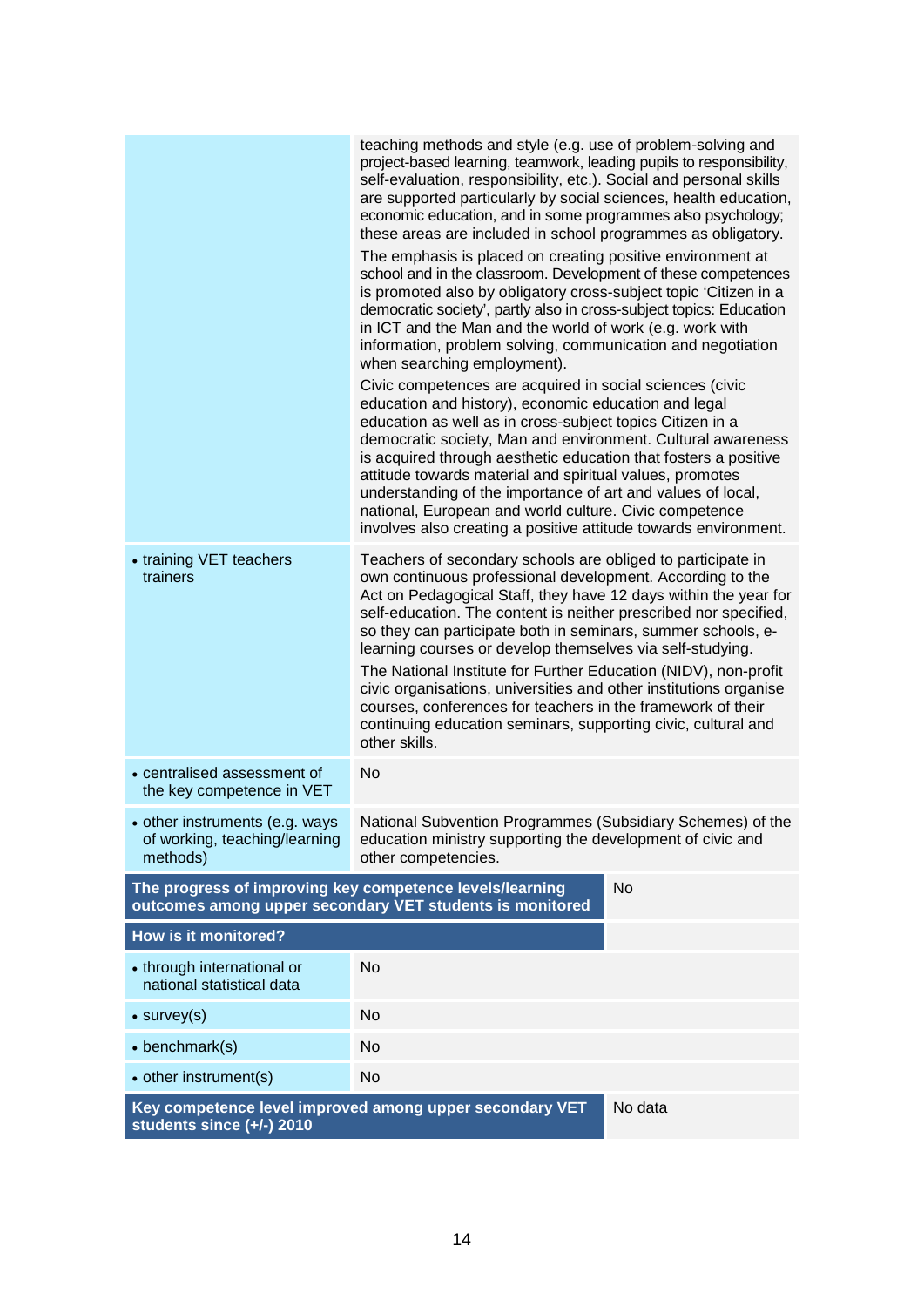#### **Example of the Mechanical Engineering VET programme at upper secondary level that ensures acquisition of civic competences and cultural awareness**

The programme defines the following learning outcomes. Graduates should recognise and follow values and attitudes important for life in a democratic society, act in compliance with its sustainable development and support the values of national, European and global culture. They should be able to act responsibly, independently and use their initiative for not only their own interest but also the public's; observe the laws, respect the rights and personality of others (such as their specific cultural preferences), act against intolerance, xenophobia and discrimination; act in accordance with moral principles, the principles of social conduct and good manners, contribute to the application of democratic values; recognise their own cultural, national personal identity and actively tolerate the identity of others, while paying heed to the principles of plurality and multicultural coexistence; take active interest in domestic and international political and social events; comprehend the importance of environmental protection and act in the spirit of sustainable development; recognise the value of life, recognise their responsibility for their own lives and responsibility for the protection of the life and health of others; recognise and accept the traditions and values of their own nation, comprehend its past and contemporary situation within the European and global context; support the values of local, national, European and world cultures and have a positive attitude thereto; contribute to the creation of good interpersonal relations and prevention of personal conflicts, resist personal and cultural prejudices and stereotypes.

#### *Social science*

This educational content is obligatory for all secondary VET students. In the school curriculum it can be distributed into one or more subjects.

Minimum amount of lessons in the school education programme developed accordingly to the national four-year educational programme mechanical engineering should be 160.

The general aim of social science education at technical and vocational schools is to prepare the students for an active and responsible life within a democratic society. Social science education strives to exert a positive influence on the students' value orientation, so that they become decent human beings and responsible citizens of a democratic country, and act with prudence, not only for their own benefit, but also in the public interest. The social science curriculum aims at cultivating the students' historic awareness, teaching them to better understand the present through the past; it teaches them to discover their own identity and develop critical thinking, so that they do not let themselves be manipulated, and gain better understanding of the world they live in.

#### *Cross-subject topic: Citizen in a Democratic Society*

Democratic citizenship education is not taught only as a part of the social science component of secondary education; instead, it permeates through the entire education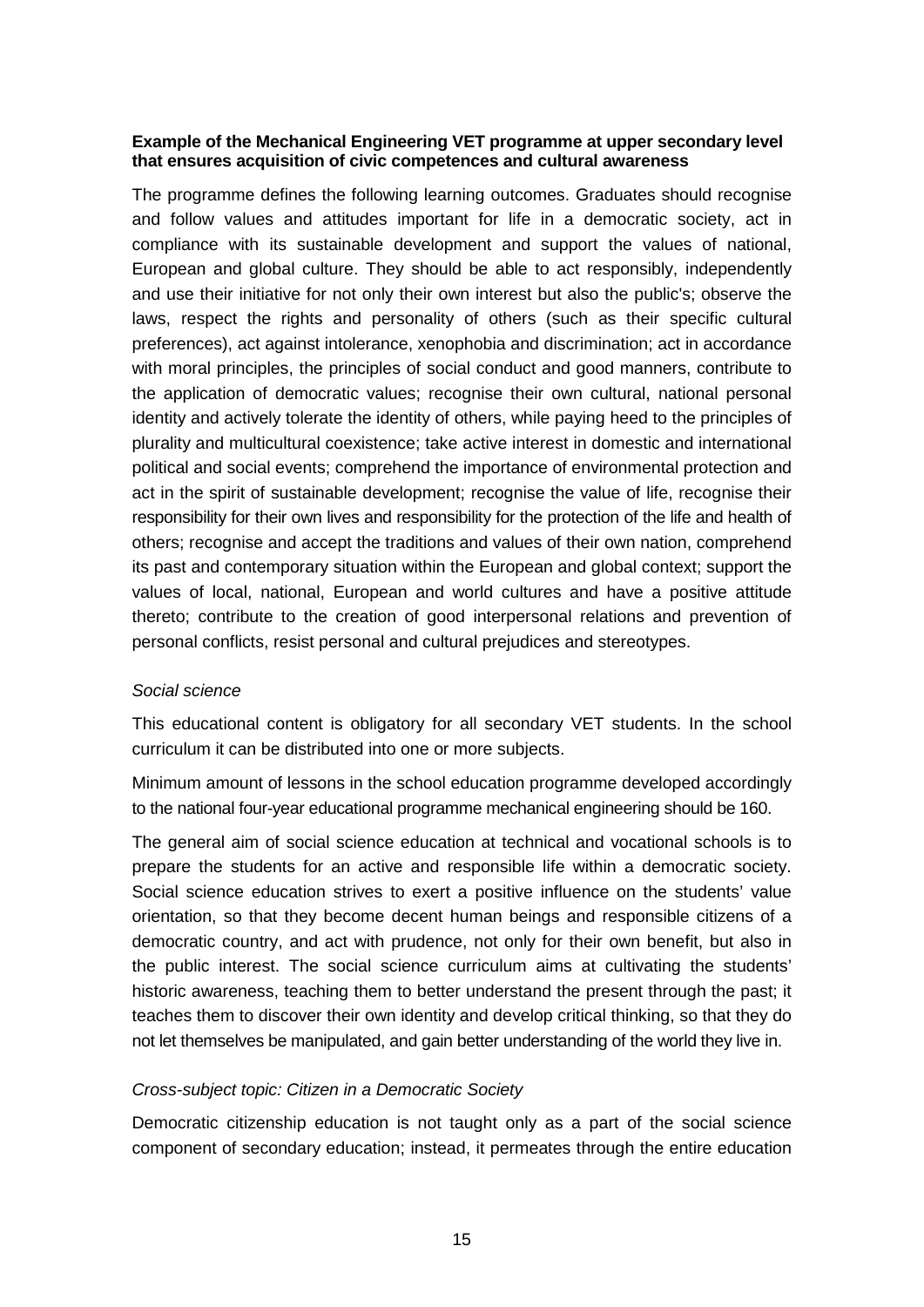process. To succeed in its implementation, it is necessary to establish an adequate democratic climate in schools, which will be open and welcoming to parents and the broader civic community in the schools' vicinity.

Education for responsible and proactive citizenship in democratic society will include the knowledge and skills from the following subject areas:

- (a) personality and its development;
- (b) communication, negotiation, resolution of conflicts;
- (c) society the individual and social groups, culture, religion;
- (d) historical development (mainly in the 19th and 20th century);
- (e) state, political system, politics, contemporary world;
- (f) mass media;
- (g) morality, freedom, responsibility, tolerance, solidarity;
- <span id="page-14-0"></span>(h) basic legal literacy for personal and public life.

### 7. Key competence: entrepreneurship

| The title(s) in the national<br>context (if different)                                                 | Employment and entrepreneurial competences;<br><b>Financial Literacy</b>                                                                                                                                                                                                                                                                                                                                                                                                                                                                                                                                                                                                                                                                                                                                                                                                                                                                                                                                                                                                   |     |
|--------------------------------------------------------------------------------------------------------|----------------------------------------------------------------------------------------------------------------------------------------------------------------------------------------------------------------------------------------------------------------------------------------------------------------------------------------------------------------------------------------------------------------------------------------------------------------------------------------------------------------------------------------------------------------------------------------------------------------------------------------------------------------------------------------------------------------------------------------------------------------------------------------------------------------------------------------------------------------------------------------------------------------------------------------------------------------------------------------------------------------------------------------------------------------------------|-----|
| The acquisition of the key competence at upper secondary<br>VET is promoted at national/regional level |                                                                                                                                                                                                                                                                                                                                                                                                                                                                                                                                                                                                                                                                                                                                                                                                                                                                                                                                                                                                                                                                            | Yes |
| How is it promoted?                                                                                    |                                                                                                                                                                                                                                                                                                                                                                                                                                                                                                                                                                                                                                                                                                                                                                                                                                                                                                                                                                                                                                                                            |     |
| • national/regional policy<br>document(s)                                                              | The Strategy for Lifelong Learning in the Czech Republic (2007)<br>aims at the development of functional literacy and key<br>competences such as financial literacy. Entrepreneurship is<br>not, however, explicitly mentioned. This strategy was followed<br>by the Strategy for Lifelong Learning Implementation Plan,<br>approved in 2009, which supports curriculum reform with an<br>emphasis on increasing the functional literacy and the<br>development of key competences, for example by setting up<br>training (practice) companies.<br>In 2010, the Government approved the national strategy for<br>financial education based on which financial literacy has been<br>incorporated in secondary VET. The aim is the increase the<br>financial and consumer literacy of the Czech citizens. Financial<br>literacy is included in all educational programmes at all types<br>of schools as obligatory.<br>New measures fostering VET (2013) promote co-operation<br>between schools and employers and increase the share of<br>practical training in companies. |     |
| • national/regional law(s),<br>regulation(s)                                                           | <b>No</b>                                                                                                                                                                                                                                                                                                                                                                                                                                                                                                                                                                                                                                                                                                                                                                                                                                                                                                                                                                                                                                                                  |     |
| • national/regional curricula,<br>standards and qualifications                                         | Employment and entrepreneurial competences are incorporated<br>in the national and school curricula as subjects of civic education,<br>legal education and economics and, the cross-subject topic<br>Man and the world of work.                                                                                                                                                                                                                                                                                                                                                                                                                                                                                                                                                                                                                                                                                                                                                                                                                                            |     |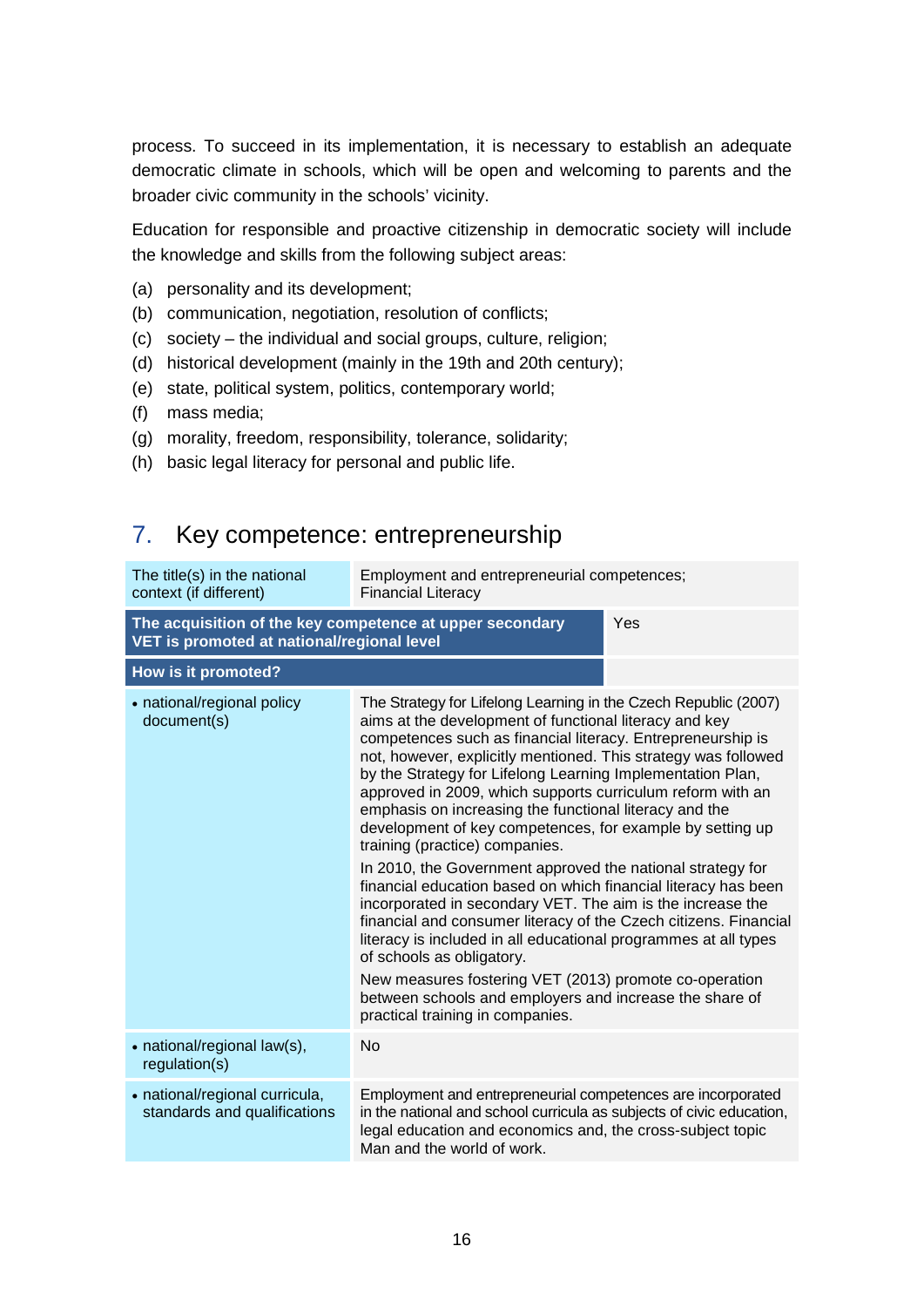|                                                                                                                                   | Cross-subject topic prepares for the labour market orientation,<br>the job search, including communication and negotiation to<br>acquire basic business skills, etc. Financial literacy is included<br>in the subjects mathematics, economics, civic education - a<br>topic Man and the economy                                                                                                                                                                                                                                                                                                                                                                                                                    |  |  |  |
|-----------------------------------------------------------------------------------------------------------------------------------|--------------------------------------------------------------------------------------------------------------------------------------------------------------------------------------------------------------------------------------------------------------------------------------------------------------------------------------------------------------------------------------------------------------------------------------------------------------------------------------------------------------------------------------------------------------------------------------------------------------------------------------------------------------------------------------------------------------------|--|--|--|
| • training VET teachers<br>trainers                                                                                               | NIDV and other institutions organise seminars, courses and e-<br>learning programmes for teachers to promote financial literacy<br>and entrepreneurship and participate in preparation of<br>educational materials.<br>Seminars and teaching materials were developed in 2014<br>through an open ESF call (No 54).<br>Teachers of secondary schools are obliged to participate in<br>own continuous professional development. According to the<br>Act on Pedagogical Staff, they have 12 days within the year for<br>self-education. The content is neither prescribed nor specified,<br>so they can participate both in seminars, summer schools, e-<br>learning courses or develop themselves via self-studying. |  |  |  |
| • centralised assessment of<br>the key competence in VET                                                                          | Selected tasks and issues related to orientation in the world of<br>work are also assessed in the framework of final examination<br>of educational programmes concluded with vocational<br>certificate. Part of centrally assigned tests is also a set of<br>questions that measure and focus on how pupils are able to<br>deal with common problems of work and civic life of adults;<br>e.g. employment opportunities in the industry and in the<br>region, knowledge of individual employers, labour and legal<br>relations, basic conditions of private business.                                                                                                                                              |  |  |  |
| • other instruments (e.g. ways<br>of working, teaching/learning<br>methods)                                                       | Among other instruments, student projects, competitions in<br>financial literacy and simulation companies are being applied.<br>In 2014, 379 simulation companies were created in 109 schools<br>and 290 temporarily sleeping companies involving 3561 VET<br>students. Business simulation is one of the two nation-wide<br>operating activities focused on developing entrepreneurial<br>competences and creativity in VET. The teaching process makes<br>use of economic practice. Learners need to respect regulations<br>and fill in the actual forms. Junior Achievement also promoted<br>entrepreneurship in VET through 77 real student companies in<br>2015.                                              |  |  |  |
| The progress of improving key competence levels/learning<br><b>No</b><br>outcomes among upper secondary VET students is monitored |                                                                                                                                                                                                                                                                                                                                                                                                                                                                                                                                                                                                                                                                                                                    |  |  |  |
| How is it monitored?                                                                                                              |                                                                                                                                                                                                                                                                                                                                                                                                                                                                                                                                                                                                                                                                                                                    |  |  |  |
| • through international or<br>national statistical data                                                                           | No                                                                                                                                                                                                                                                                                                                                                                                                                                                                                                                                                                                                                                                                                                                 |  |  |  |
| $\bullet$ survey(s)                                                                                                               | No                                                                                                                                                                                                                                                                                                                                                                                                                                                                                                                                                                                                                                                                                                                 |  |  |  |
| $\bullet$ benchmark(s)                                                                                                            | <b>No</b>                                                                                                                                                                                                                                                                                                                                                                                                                                                                                                                                                                                                                                                                                                          |  |  |  |
| • other instrument(s)                                                                                                             | No                                                                                                                                                                                                                                                                                                                                                                                                                                                                                                                                                                                                                                                                                                                 |  |  |  |
| Key competence level improved among upper secondary VET<br>No data<br>students since (+/-) 2010                                   |                                                                                                                                                                                                                                                                                                                                                                                                                                                                                                                                                                                                                                                                                                                    |  |  |  |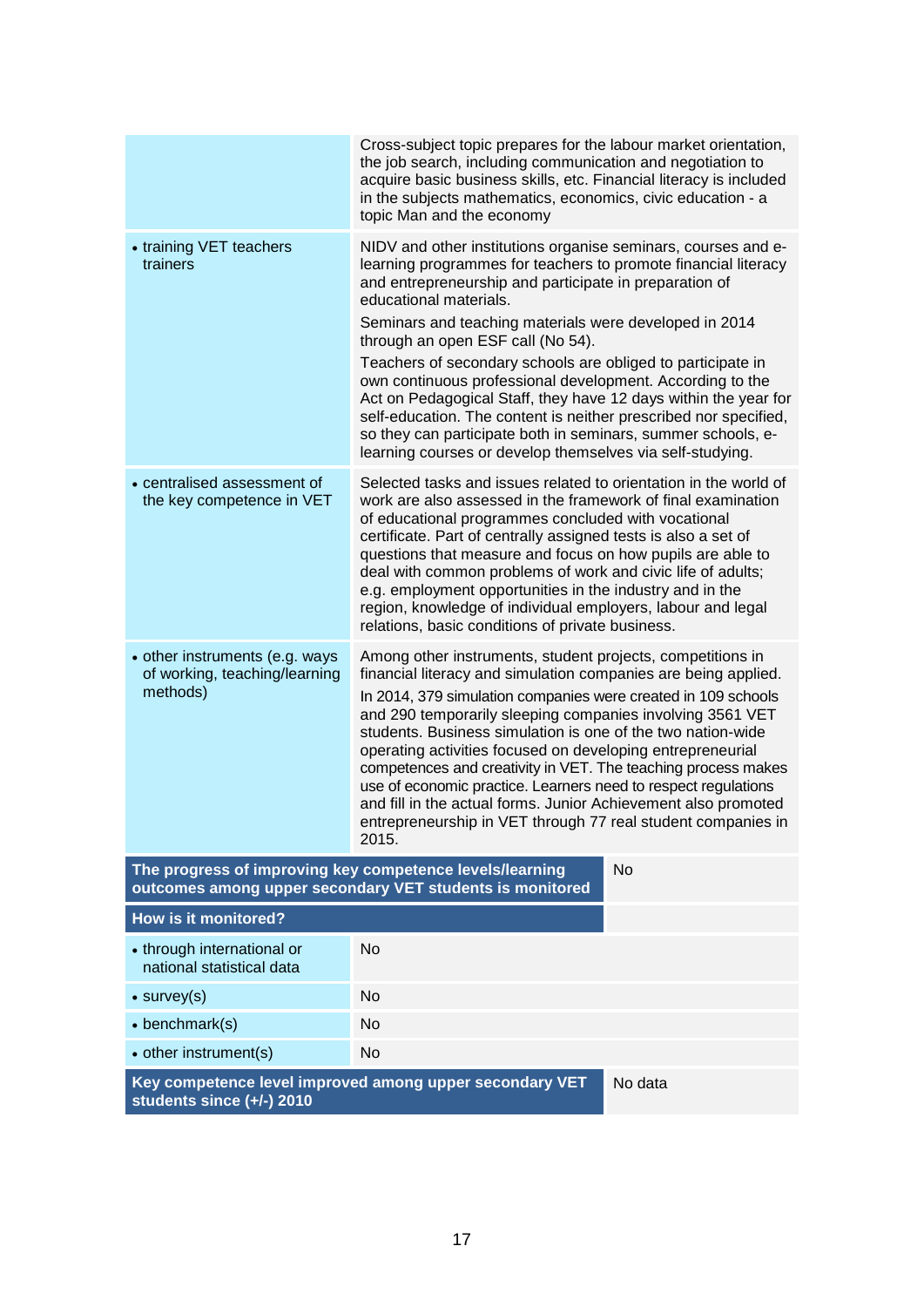#### **Example of the Mechanical Engineering VET programme at upper secondary level that ensures acquisition of employment and entrepreneurial competences**

#### *Entrepreneurship*

According to the programme, graduates should be able to use their personal and professional skills and qualifications to succeed in the labour market, to build and develop their professional careers and to continue in lifelong learning. They should:

- (a) adopt a responsible attitude to their own career and to their education; be aware of the importance of lifelong learning and be prepared to adapt to changing work conditions;
- (b) be aware of their career options in their respective fields; decisively and responsibly decide about their future career and education development;
- (c) have a realistic view of the working terms, wages and other conditions in their field and about employers' requirements and expectations, and be able to compare and reconcile those with their own expectations;
- (d) be able to obtain and assess information about working and education opportunities, use the services of consulting and employment agencies and educational institutions;
- (e) communicate with prospective employers appropriately, present their professional skills and capabilities and their career goals;
- (f) know the general rights and obligations of employers and employees.

#### *Economics*

The aim of this educational area is to develop students' understanding of economics, the mechanics of market economy, fundamental business concepts and the principles of business management. Students will learn how to run their own business, and about the legal regulation of commerce. The educational area is closely related to the crosssubject topic Man and Labour, and to the standard of financial literacy for secondary education.

Economics education is obligatory for all students.

Minimum amount of lessons in the school educational programmes is 96 (except study programmes for economics fields).

#### *Cross-curricular topic: man and labour*

The topic Man and Labour contributes to the fulfilment of educational goals by developing the following general competences:

- (a) identification and formulation of their own priorities;
- (b) search, evaluation and application of information;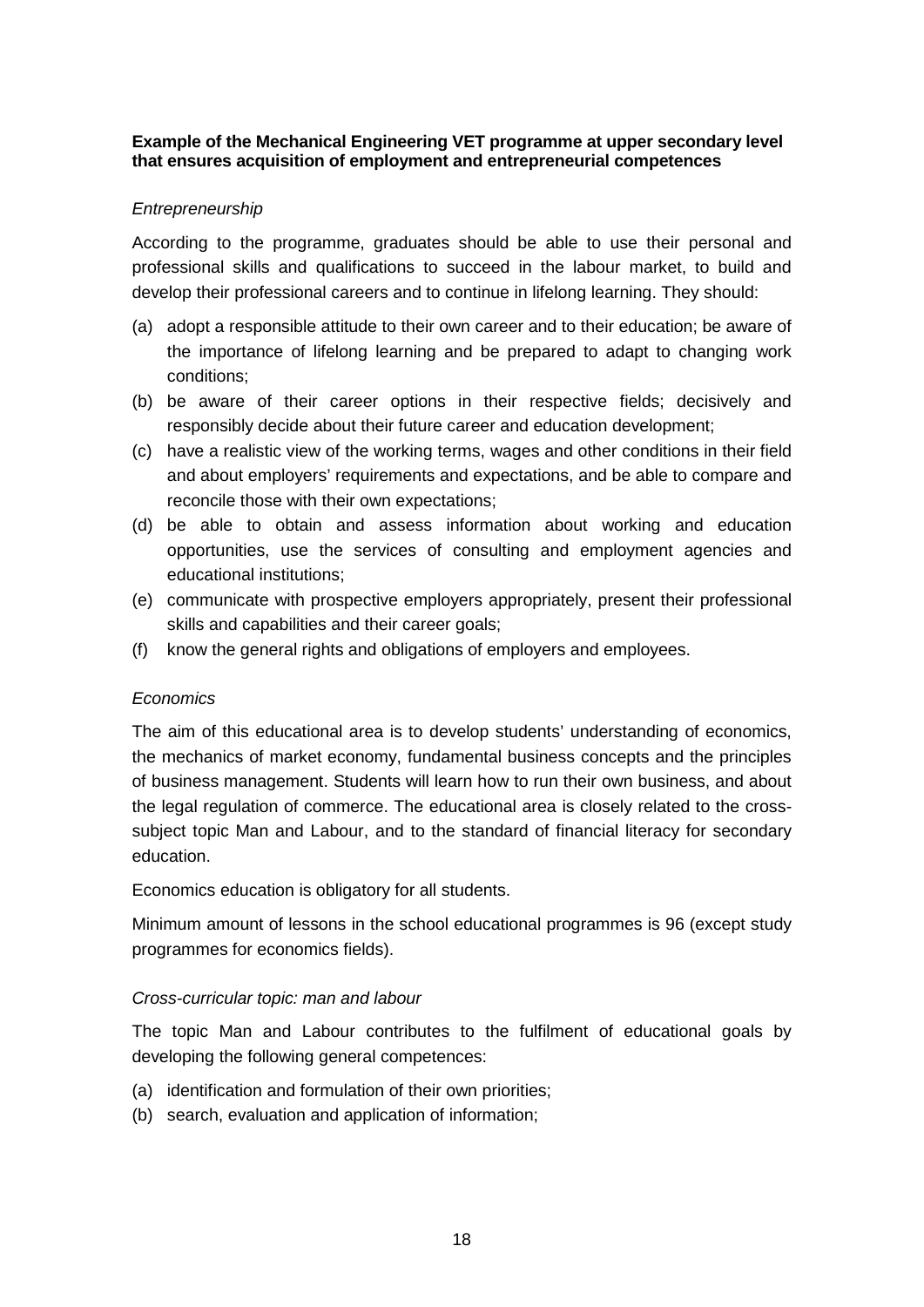- (c) ability to make responsible decisions based on the evaluation of the information acquired;
- (d) verbal communication at important meetings and events;
- (e) written communication in business correspondence.

The topic is incorporated in the programme by integrating it in corresponding subjects (technical and general) defined by the educational programme. Students should obtain the necessary competences by means of self-discovery when dealing with specific problems, when working with specific information and when simulating specific interpersonal situations. The Employment Bureau should act as an important partner to schools, providing students with specific information, explanations and advice pertaining to various occupations, jobs and the labour market. Excursions and field trips to employers' organisations corresponding to graduates' career options are highly recommend as they will help students learn not just about the companies' professional activities, but also about the general personnel climate in the company, its organisation structure, stock of work, career prospects etc. The practical training in real work conditions also plays an important role.

## <span id="page-17-0"></span>8. Key competence: cultural expression

| The title(s) in the national<br>context (if different)                                                        | Civic competences and cultural awareness                                                                                                                                                                                                                                                                                                                                                     |  |  |  |
|---------------------------------------------------------------------------------------------------------------|----------------------------------------------------------------------------------------------------------------------------------------------------------------------------------------------------------------------------------------------------------------------------------------------------------------------------------------------------------------------------------------------|--|--|--|
| The acquisition of the key competence at upper secondary<br>Yes<br>VET is promoted at national/regional level |                                                                                                                                                                                                                                                                                                                                                                                              |  |  |  |
| How is it promoted?                                                                                           |                                                                                                                                                                                                                                                                                                                                                                                              |  |  |  |
| • national/regional policy<br>document(s)                                                                     | <b>No</b>                                                                                                                                                                                                                                                                                                                                                                                    |  |  |  |
| • national/regional law(s),<br>regulation(s)                                                                  | No                                                                                                                                                                                                                                                                                                                                                                                           |  |  |  |
| • national/regional curricula,<br>standards and qualifications                                                | Cultural awareness is acquired through aesthetic education<br>(subject of the Czech language and literature) that fosters a<br>positive attitude towards material and spiritual values, promotes<br>understanding of the importance of art and values of local,<br>national, European and world culture.                                                                                     |  |  |  |
| • training VET teachers<br>trainers                                                                           | Teachers of secondary schools are obliged to participate in<br>own continuous professional development. According to the<br>Act on Pedagogical Staff, they have 12 days within the year for<br>self-education. The content is neither prescribed nor specified,<br>so they can participate both in seminars, summer schools, e-<br>learning courses or develop themselves via self-studying. |  |  |  |
| • centralised assessment of<br>the key competence in VET                                                      | Work with artistic text and literary knowledge are verified in the<br>framework of the maturita examination (for more details see<br>also Key competence in mother tongue).                                                                                                                                                                                                                  |  |  |  |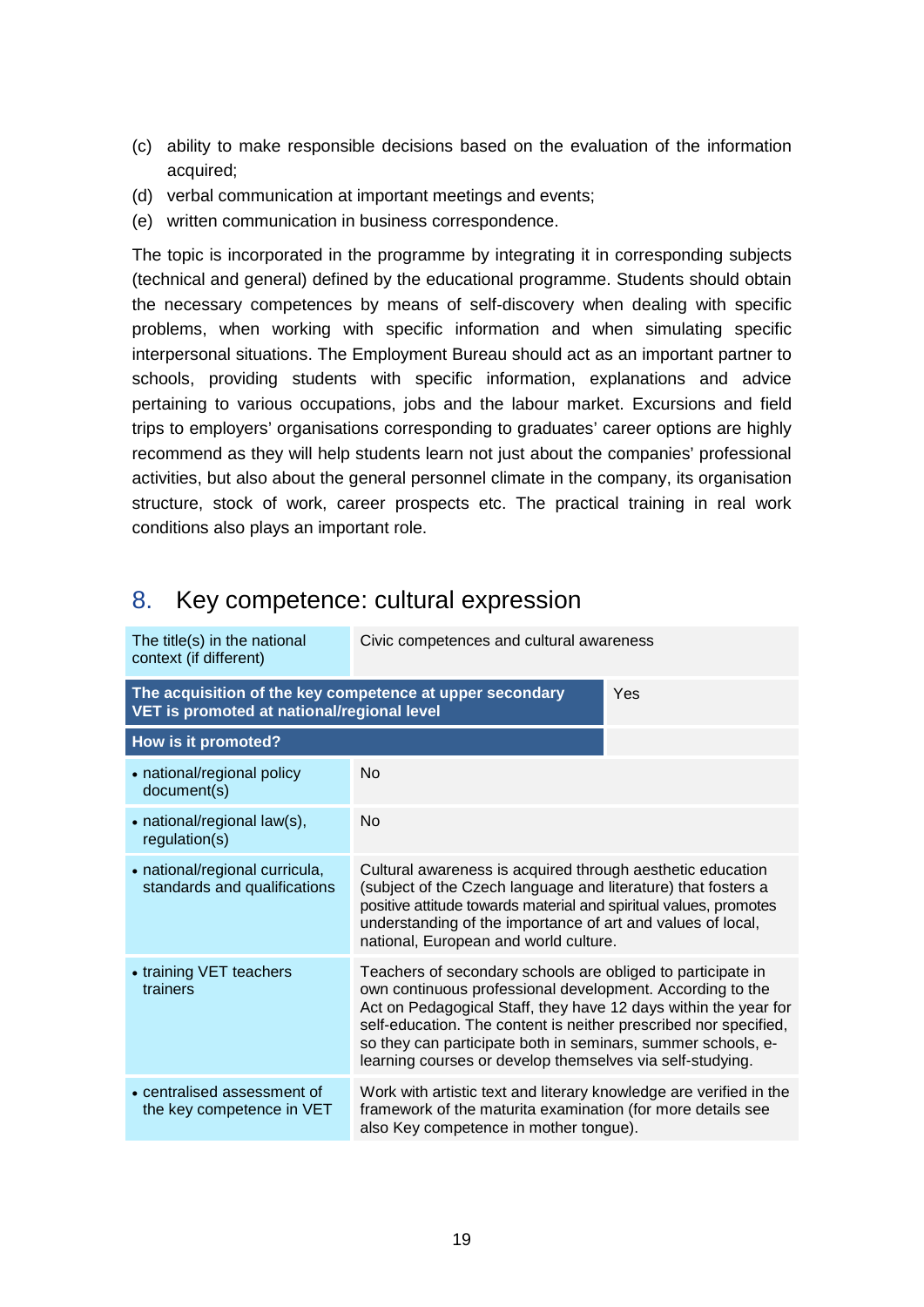<span id="page-18-0"></span>

| • other instruments (e.g. ways<br>of working, teaching/learning<br>methods)                                          | Culturally oriented out of school activities and learner projects. |  |
|----------------------------------------------------------------------------------------------------------------------|--------------------------------------------------------------------|--|
| The progress of improving key competence levels/learning<br>outcomes among upper secondary VET students is monitored | No.                                                                |  |
| How is it monitored?                                                                                                 |                                                                    |  |
| • through international or<br>national statistical data                                                              | No.                                                                |  |
| $\bullet$ survey(s)                                                                                                  | No.                                                                |  |
| $\bullet$ benchmark(s)                                                                                               | No.                                                                |  |
| • other instrument(s)                                                                                                | No.                                                                |  |
| Key competence level improved among upper secondary VET<br>students since (+/-) 2010                                 | No data                                                            |  |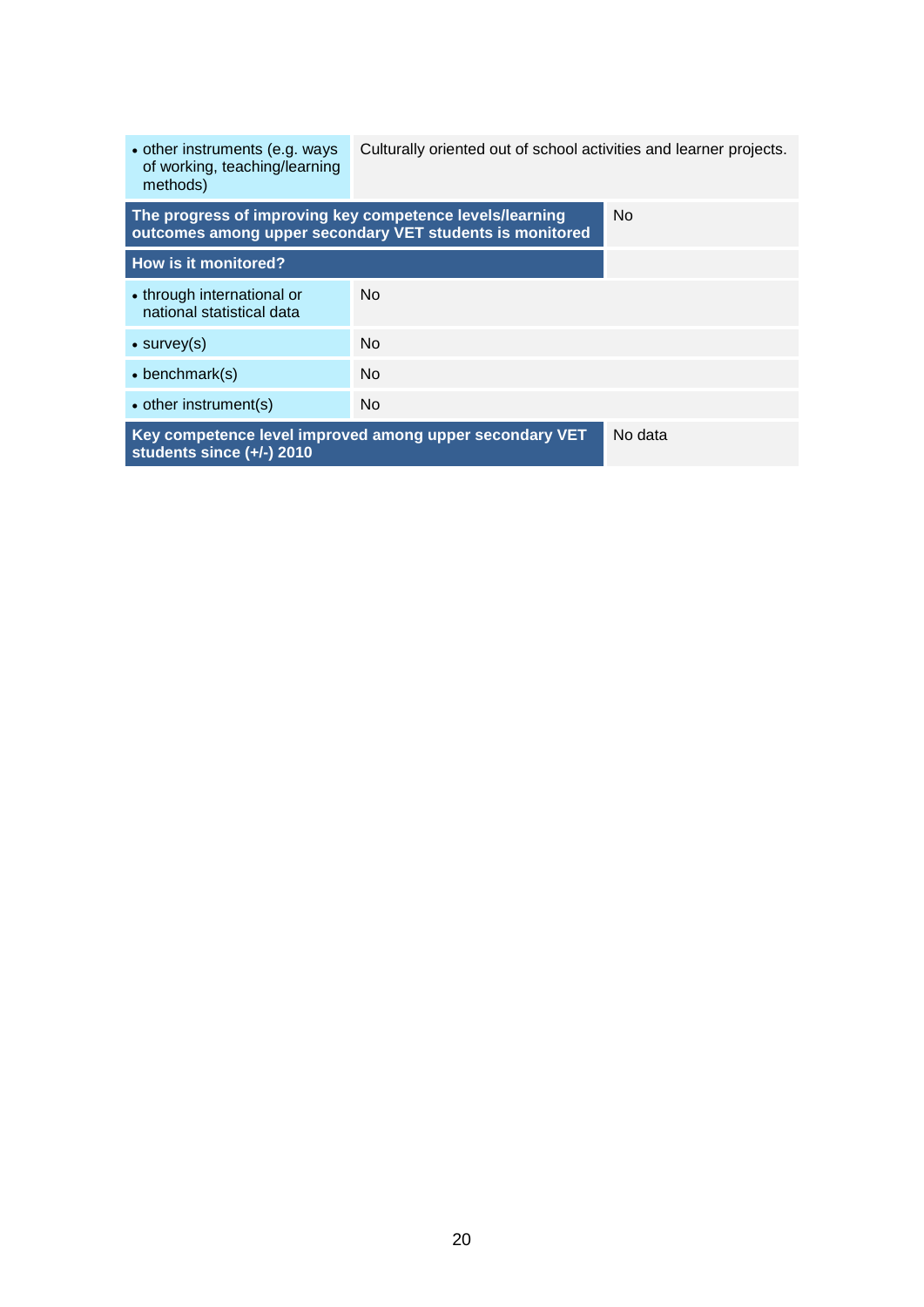## **Conclusions**

<u>.</u>

Key competences are formulated in the national framework curricula and reflect those included in the common European framework 2006, their combinations vary. Communication skills, for example, comprise mother tongue and foreign languages. Mathematical skills, constitute a separate 'key competence category' and are not grouped together with science and technology. 'Personal and social skills' and 'civic competences and cultural awareness' also constitute two separate categories.

The national curricula define key competences as intended learning outcomes. The competences are formulated individually as well as jointly within particular educational areas and syllabi. They are integrated in VET programmes by providers as stand-alone subjects, cross-subject education and other forms of learning, for example, skills competitions organised by the ministries and employers.

While VET is mostly school-based, practical training of pupils in real work environment is regarded as essential for development of employment competences, labour market orientation and increasing attractiveness of a given field of study and profession. In 2012-15, the ESF 'Pospolu' project created pilot-tested models, case studies and methodological recommendations for better co-operation between VET schools and enterprises. The models illustrate how to implement national curricula in cooperation with employers. A methodological reference book supplemented by examples of good practice was published to support development of employment competences through the cross-subject topic 'man and the world of work'  $(3)$  $(3)$  $(3)$ .

<span id="page-19-0"></span>The progress in acquisition of key competences is not monitored in upper secondary VET. Key competences are examined together with vocational competences upon completion of studies, for example, in the 'common part' of Maturita examination (communication and mathematics). Regular revision of VET framework curricula will also encompass updating of key competences.

<span id="page-19-1"></span> $(3)$  Průřezová témata ve výuce žáků středních škol. 1díl: Občan v demokratické společnosti. Informační a komunikační technologie. 2. díl. Člověk a životní prostředí a Člověk a svět práce. NÚV. Kurikulum S. Praha 2012 ISBN 978-80-87063-39-2 [Cross-subject topics in education of pupils of secondary schools. 1<sup>st</sup> Part. *Man in a Democratic Society*. *Information and Communication Technologies.* 2<sup>nd</sup> Part. *Man and Environment* and *Man and the World of Work.* NÚV. Curriculum S.]